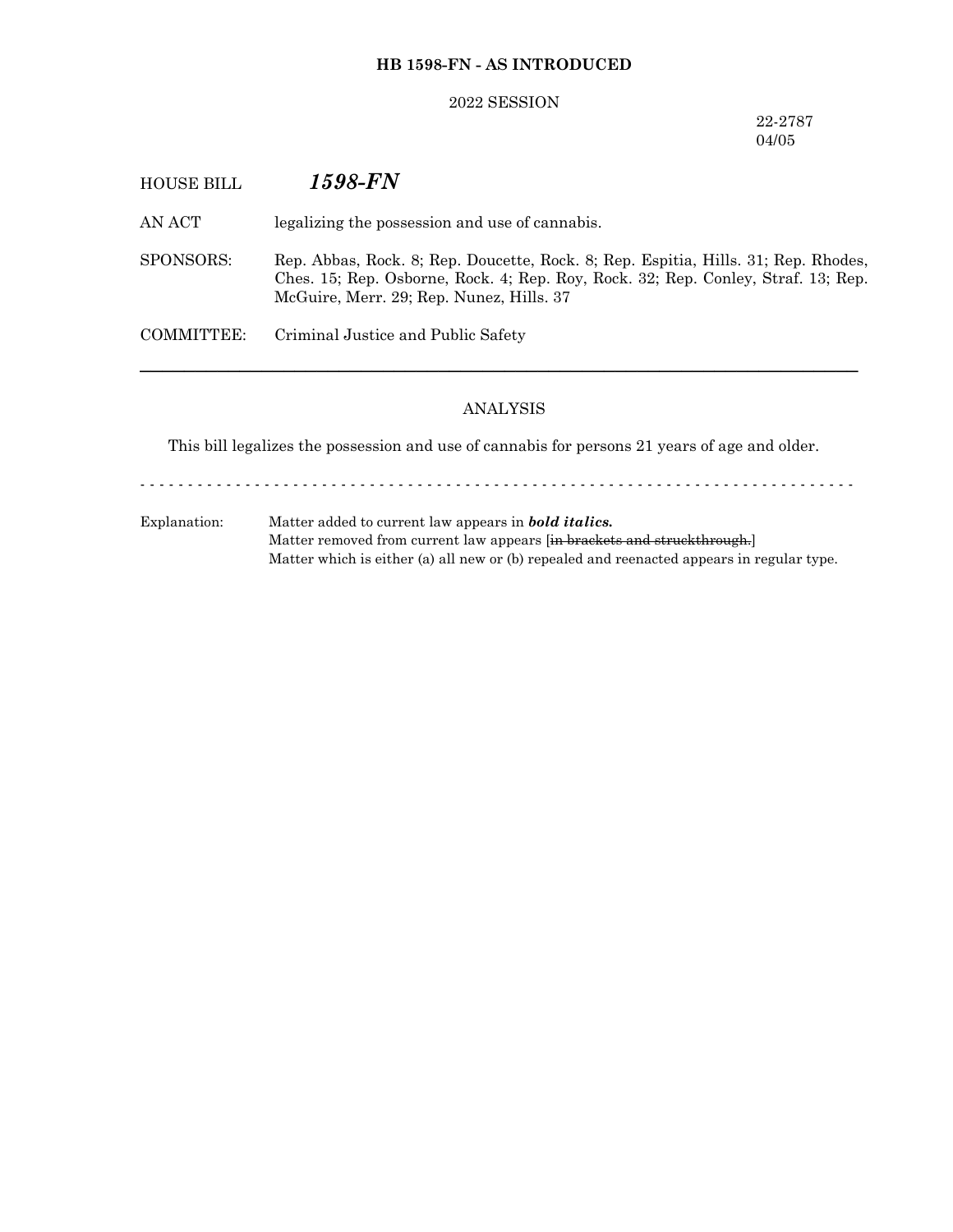## **HB 1598-FN - AS INTRODUCED**

### STATE OF NEW HAMPSHIRE

*In the Year of Our Lord Two Thousand Twenty Two*

AN ACT legalizing the possession and use of cannabis. *Be it Enacted by the Senate and House of Representatives in General Court convened:* 1 Purpose and Findings. The general court hereby finds that: I. The people of the state of New Hampshire find and declare that the use of cannabis by a person 21 years of age or older should be legal and subject to reasonable regulations. II. In the interest of the health and public safety of our citizenry, the people of the state of New Hampshire further find and declare that cannabis should be regulated in a manner similar to alcohol so that: (a) Individuals will have to show proof of age before purchasing cannabis. (b) Selling, distributing, or transferring cannabis to minors and other individuals under the age of 21 shall remain illegal. (c) Driving under the influence of cannabis or using cannabis while driving shall be illegal. (d) A retail cannabis store shall be operated by the state of New Hampshire. (e) Cannabis sold in this state will be tested, labeled, and subject to additional regulations to ensure that consumers are informed and protected. (f) The state of New Hampshire shall not collect any transfer tax from any cannabis cultivator or retail sales tax from any consumer. 2 New Subparagraph; Application of Receipts; Cannabis Control Fund. Amend RSA 6:12, I(b) by inserting after subparagraph (382) the following new subparagraph: (383) Moneys deposited in the cannabis control fund established in RSA 318-F:15. 3 Alcoholic Beverages; Statement From Purchaser as to Age. Amend RSA 179:8, I(d) to read as follows: (d) A valid passport [from] *issued by the United States or by* a country with whom the United States maintains diplomatic relations. 4 Model Drug Dealer Liability Act; Definition of Illegal Drug. Amend RSA 318-C:4, I to read as follows: I. "Illegal drug" means any drug which is a schedule I-IV drug under RSA 318-B*, the possession, use, manufacture, sale, or transportation of which is not otherwise authorized by law*. 5 New Chapter; Regulation of Cannabis. Amend RSA by inserting after chapter 318-E the following new chapter: CHAPTER 318-F 1 2 3 4 5 6 7 8 9 10 11 12 13 14 15 16 17 18 19 20 21 22 23 24 25 26 27 28 29 30 31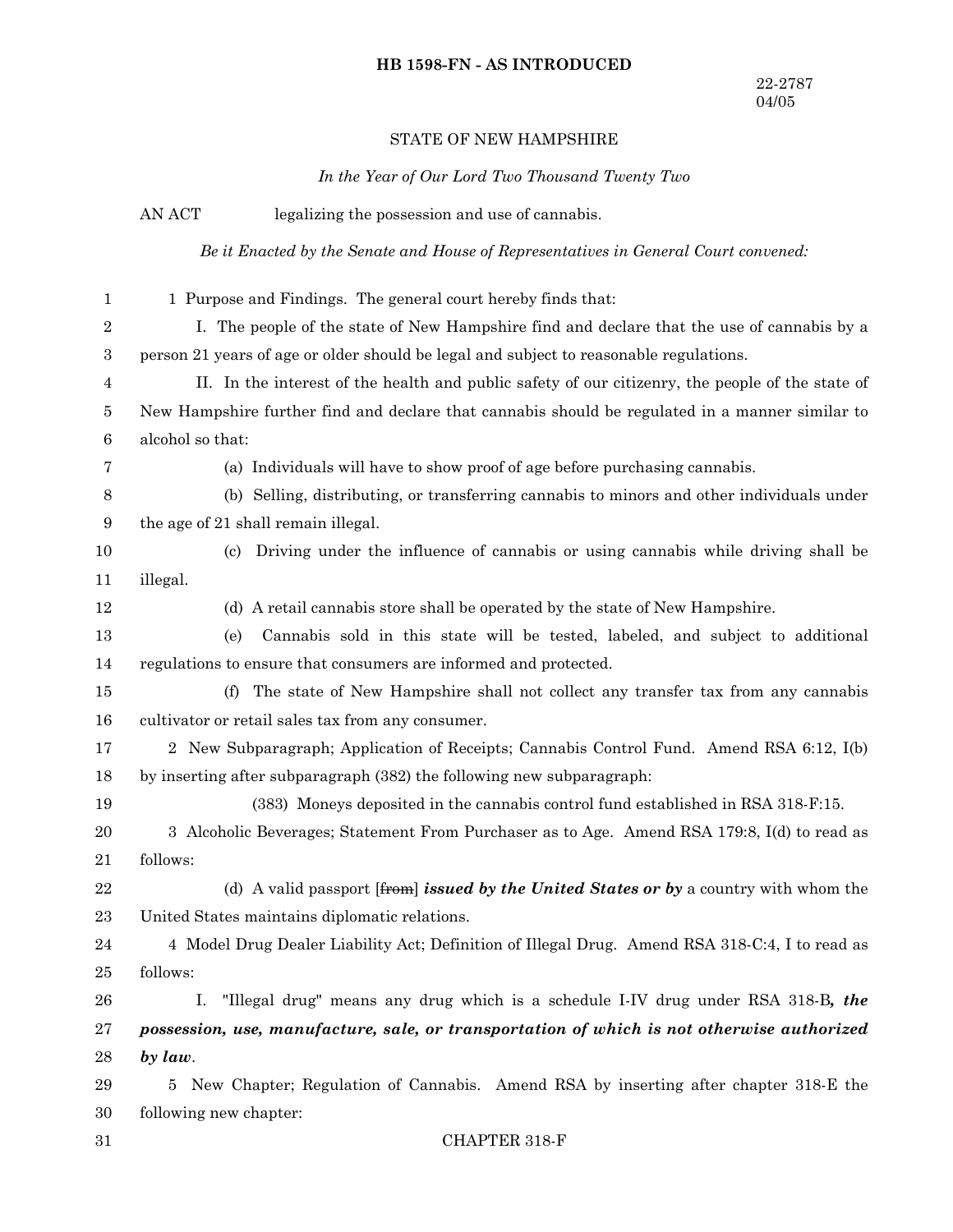# **HB 1598-FN - AS INTRODUCED - Page 2 -**

| $\mathbf{1}$     | REGULATION OF CANNABIS                                                                                 |
|------------------|--------------------------------------------------------------------------------------------------------|
| $\boldsymbol{2}$ | 318-F:1 Definitions. In this chapter:                                                                  |
| 3                | I. "Alternative treatment center" means an entity as defined in RSA 126-X:1, I.                        |
| 4                | II. "Consumer" means a person 21 years of age or older who purchases cannabis or cannabis              |
| $\bf 5$          | products for personal use by a person 21 years of age or older, but not for resale.                    |
| $\,6$            | "Commission" means the liquor commission, division of cannabis enforcement and<br>III.                 |
| 7                | licensing.                                                                                             |
| $8\,$            | IV. "Department" means the department of health and human services.                                    |
| 9                | V. "Disqualifying offense" means a violation of a state or federal controlled substances law           |
| 10               | that was classified as a felony in the jurisdiction in which the person was convicted, but not         |
| 11               | including:                                                                                             |
| 12               | (a) An offense for which the sentence, including any term of probation, incarceration, or              |
| 13               | supervised release was completed 5 or more years earlier; or                                           |
| 14               | (b) An offense prior to the effective date of this chapter that consisted of cultivation or            |
| 15               | possession of an amount of cannabis not exceeding the possession limit.                                |
| 16               | VI. "Immature cannabis plant" means a cannabis plant that has not flowered and that does               |
| 17               | not have buds that may be observed by visual examination.                                              |
| 18               | VII. "Cannabis" means all parts of the plant of the genus cannabis whether growing or not,             |
| 19               | the seeds thereof, the resin extracted from any part of the plant, and every compound, manufacture,    |
| $20\,$           | salt, derivative, mixture, or preparation of the plant, its seeds, or its resin, including cannabis    |
| 21               | concentrate. "Cannabis" shall not include hemp, fiber produced from the stalks, oil, or cake made      |
| $22\,$           | from the seeds of the plant, sterilized seed of the plant that is incapable of germination, or the     |
| $\bf 23$         | weight of any other ingredient combined with cannabis to prepare topical or oral administrations,      |
| $\bf{24}$        | food, drink, or other product.                                                                         |
| $25\,$           | VIII. "Cannabis accessories" or "cannabis paraphernalia" means any equipment, products, or             |
| ${\bf 26}$       | materials of any kind that are used, intended for use, or designed for use in planting, propagating,   |
| $\sqrt{27}$      | cultivating, growing, harvesting, composting, manufacturing, compounding, converting, producing,       |
| $\bf 28$         | processing, preparing, testing, analyzing, packaging, repackaging, storing, vaporizing, or containing  |
| $\bf 29$         | cannabis, or for ingesting, inhaling, or otherwise introducing cannabis into the human body.           |
| 30               | IX. "Cannabis cultivation facility" or "cultivation facility" means an entity registered to            |
| 31               | cultivate, prepare, and package cannabis, and sell cannabis to retail cannabis stores, to cannabis     |
| $32\,$           | product manufacturing facilities, and to other cannabis cultivation facilities, but not to consumers.  |
| $33\,$           | A cannabis cultivation facility shall not produce cannabis concentrates, tinctures, extracts, or other |
| 34               | cannabis products.                                                                                     |

X. "Cannabis establishment" means a cannabis cultivation facility, a cannabis testing facility, a cannabis product manufacturing facility, a retail cannabis store, a cannabis transporter, or any other type of cannabis business authorized and registered by the commission. 35 36 37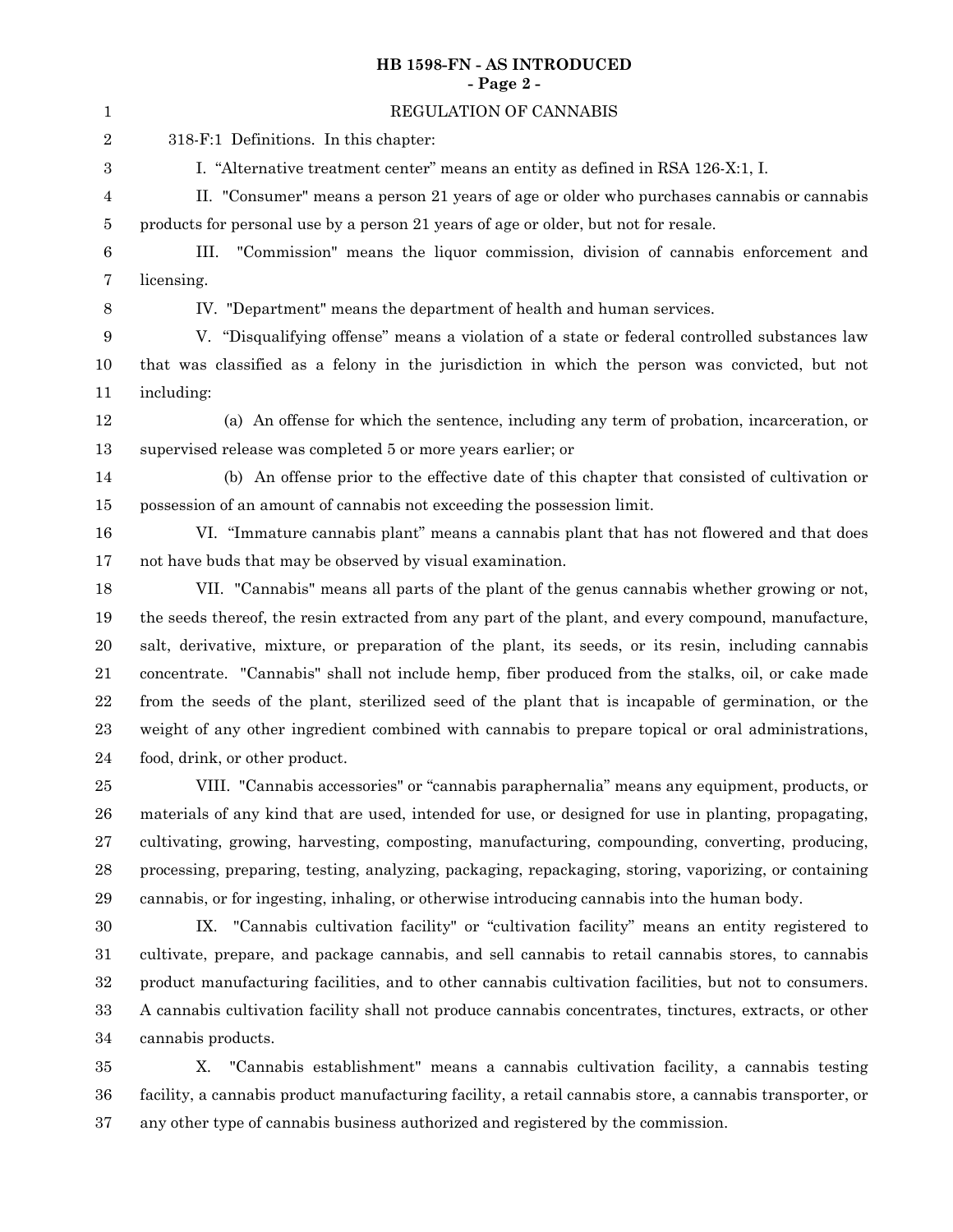## **HB 1598-FN - AS INTRODUCED - Page 3 -**

| $\mathbf{1}$   | XI. "Cannabis product manufacturing facility" or "product manufacturing facility" means an           |
|----------------|------------------------------------------------------------------------------------------------------|
| $\overline{2}$ | entity registered to purchase cannabis, to manufacture, prepare, and package cannabis products,      |
| 3              | and sell cannabis and cannabis products to other cannabis product manufacturing facilities and to    |
| 4              | retail cannabis stores, but not to consumers.                                                        |
| 5              | XII. "Cannabis products" means concentrated cannabis products and cannabis products that             |
| $\,6$          | are comprised of cannabis and other ingredients and are intended for use or consumption, such as,    |
| 7              | but not limited to, edible products, ointments, and tinctures.                                       |
| 8              | "Cannabis testing facility" or "testing facility" means an entity registered to test<br>XIII.        |
| 9              | cannabis for potency and contaminants.                                                               |
| 10             | XIV. "Cannabis transporter" means an entity registered to transport cannabis between                 |
| 11             | cannabis establishments.                                                                             |
| 12             | XV. "Municipality" means a city, town, or an unincorporated place.                                   |
| 13             | XVI. "Possession limit" means:                                                                       |
| 14             | (a) Four ounces of cannabis in plant form.                                                           |
| 15             | (b) Ten grams of concentrated cannabis, including hashish.                                           |
| 16             | (c) Cannabis-infused products containing THC purchased from a retail cannabis store                  |
| 17             | which shall be limited to medical use only, and for which the purchaser presents documentation       |
| 18             | permitting use of cannabis for medical purposes.                                                     |
| 19             | XVII. "Public place" means any place to which the general public has access.                         |
| 20             | XVIII. "Retail cannabis store" or "retail store" means a state-operated facility that purchases      |
| 21             | cannabis from a cannabis cultivation facility, or purchases cannabis and cannabis products from a    |
| 22             | cannabis product manufacturing facility, and sells, transfers, and delivers cannabis and cannabis    |
| 23             | products to consumers.                                                                               |
| 24             | XIX. "Resident" means a natural person who:                                                          |
| 25             | (a) Is domiciled in New Hampshire; and                                                               |
| 26             | (b) Has maintained a place of abode in New Hampshire for at least the past 2 years,                  |
| 27             | unless the individual was homeless and residing in New Hampshire for at least 51 percent of the last |
| 28             | 2 years.                                                                                             |
| $\,29$         | 318-F:2 Personal Use of Cannabis.                                                                    |
| 30             | I. Except as otherwise provided in this chapter, the following acts, if undertaken by a person       |
| 31             | 21 years of age or older, shall not be illegal under New Hampshire law or the law of any political   |
| $32\,$         | subdivision of the state or be a basis for seizure or forfeiture of assets under New Hampshire law:  |
| $33\,$         | Possessing, consuming, using, displaying, obtaining, purchasing, processing,<br>(a)                  |
| 34             | producing, or transporting an amount of cannabis that does not exceed the possession limit, except   |
| $35\,$         | that no adult other than one who is acting in his or her capacity as a staffer of a cannabis product |
| 36             | manufacturer may perform extractions using solvents other than water, glycerin, propylene glycol,    |

vegetable oil, or food-grade ethanol. 37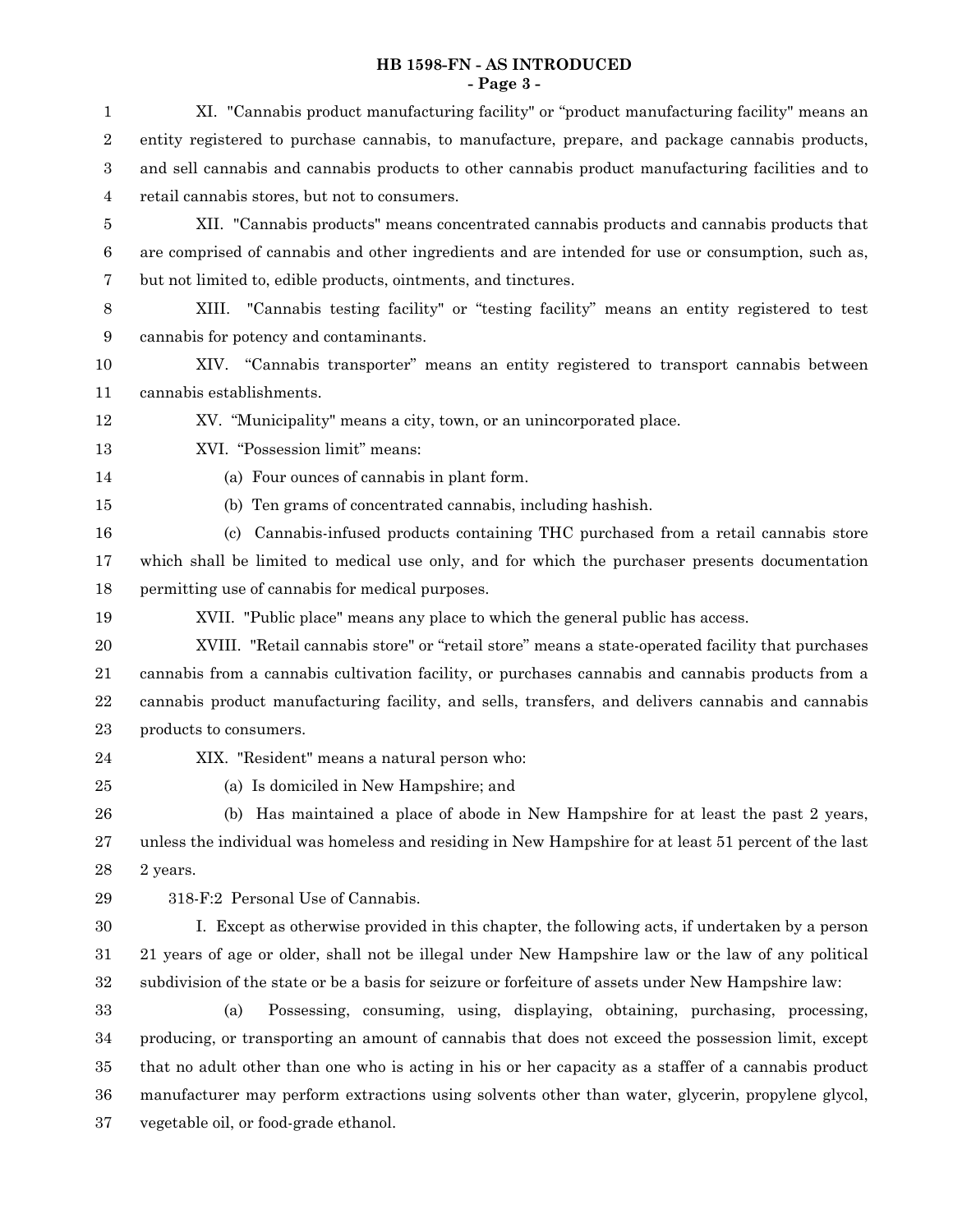### **HB 1598-FN - AS INTRODUCED - Page 4 -**

(b) Transferring an amount of cannabis that does not exceed the possession limit to a person who is 21 years of age or older without remuneration. For purposes of this section, a transfer is for remuneration if cannabis is given away contemporaneously with another transaction between the same parties, if a gift of cannabis is offered or advertised in conjunction with an offer for sale of goods or services, or if the gift of cannabis is contingent upon a separate transaction for goods or services. 1 2 3 4 5 6

- 7
- 8

(c) Transferring cannabis, including cannabis products, to a cannabis testing facility.

(d) Controlling property where the acts described under this section occur.

(e) Assisting another person who is 21 years of age or older in any of the acts described under this section. 9 10

II. No law enforcement officer employed by an agency that receives state or local government funds shall expend any state or local resources, including the officer's time, to effect any arrest or seizure of cannabis, or conduct any investigation, on the sole basis of activity the officer believes to constitute a violation of federal law if the officer has reason to believe that such activity is in compliance with this chapter, nor shall any such officer expend any state or local resources, including the officer's time, to provide any information or logistical support related to such activity to any federal law enforcement authority or prosecuting entity. 11 12 13 14 15 16 17

318-F:3 Personal Cultivation Prohibited. No person shall cultivate cannabis plants unless authorized by law to do so. 18 19

318-F:4 Smoking or Vaporizing of Cannabis in Public Prohibited; Penalty. No person shall smoke or vaporize cannabis in an area accessible to the public. Any person who violates this section shall be guilty of a misdemeanor, may be fined not more than \$500, and shall forfeit all cannabis and cannabis products. 20 21 22 23

24

318-F:5 Smoking or Vaporizing of Cannabis in a Moving Vehicle Prohibited; Penalty.

I. No operator or passenger shall consume cannabis while driving or attempting to drive a motor vehicle on a way, or while operating or attempting to operate an off-highway recreational vehicle, snowmobile, boat, vessel, aircraft, or other motorized device used for transportation. 25 26 27

28

II. No person shall smoke or vaporize cannabis while such person is a passenger in a motor vehicle that is being driven on any public way or boat, vessel, aircraft, or other motorized device used for transportation in or on any public way. 29 30

III. Any person who violates this section who is the operator of a motor vehicle on a way, or while operating or attempting to operate an off-highway recreational vehicle, snowmobile, boat, vessel, aircraft, or other motorized device used for transportation, shall be guilty of a misdemeanor, may be fined not more than \$1,000, and shall have his or her driver's license suspended for up to 6 months for the first offense, and shall be guilty of a misdemeanor, and may be fined not more than \$1,000 and have his or her driver's license suspended for up to one year, or both, for a second or subsequent offense. 31 32 33 34 35 36 37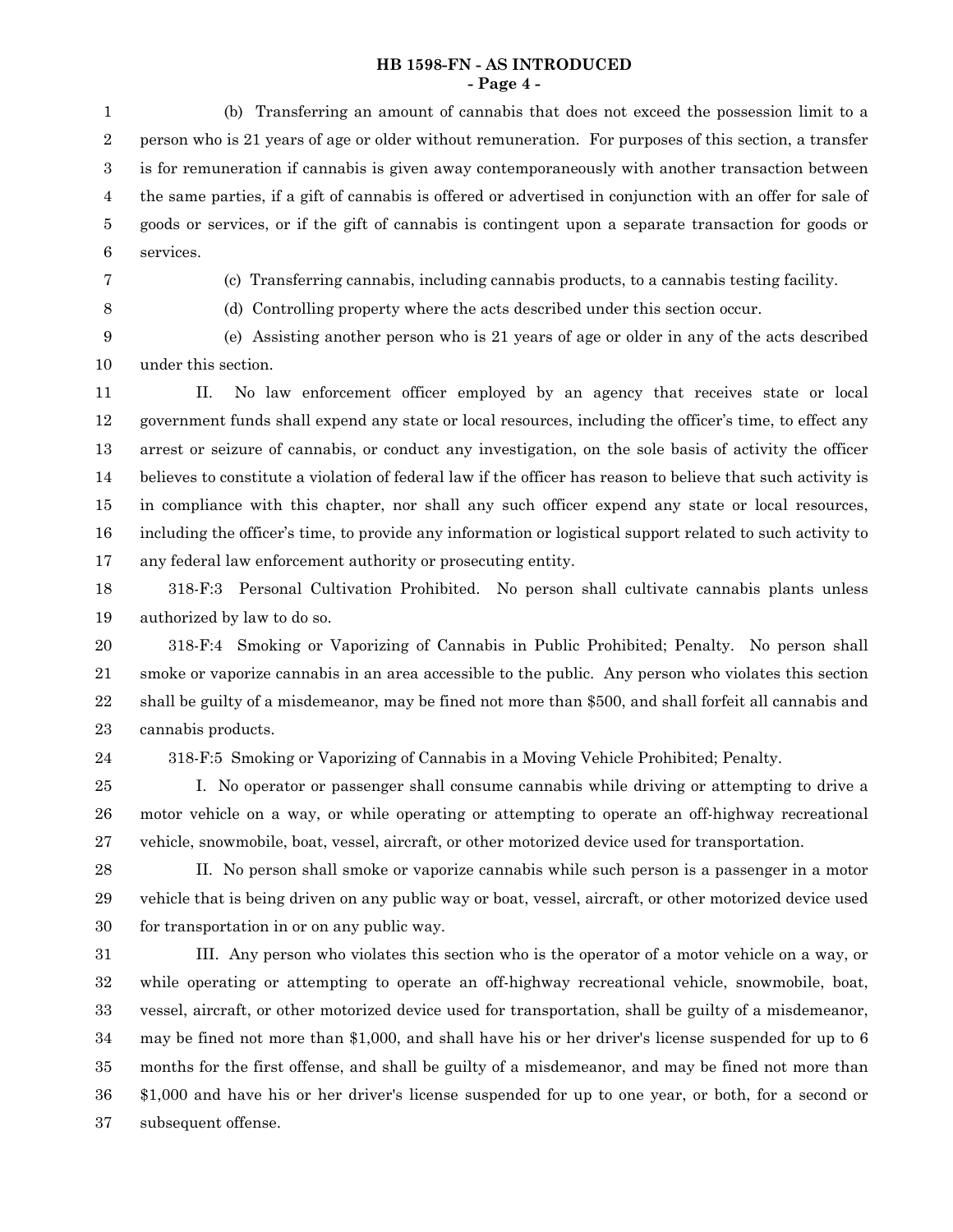### **HB 1598-FN - AS INTRODUCED - Page 5 -**

IV. The license suspension as described in this section shall only apply a person who violates this section and who is the operator of the motor vehicle, recreational vehicle, snowmobile, boat, vessel, aircraft, or other motorized device used for transportation. 1 2 3

V. When determining whether a person violated an offense under the section, the issue of whether the operator of the motor vehicle is impaired shall not be an element of the offense. A person who consumes or permits another to consume cannabis in a motor vehicle, recreational vehicle, snowmobile, boat, vessel, aircraft, or other motorized device used for transportation he or she is operating shall be liable under this section without regard to fault. 4 5 6 7 8

9 10 VI. In this section, "way" shall have the same meaning as in RSA 265-A:44.

318-F:6 Cannabis Accessories Authorized.

I. Except as provided by this section, it shall not be illegal under New Hampshire law or be a basis for seizure or forfeiture of assets under New Hampshire law for a person 21 years of age or older to manufacture, possess, or purchase cannabis accessories, or to distribute or sell cannabis accessories to a person who is 21 years of age or older. 11 12 13 14

II. Except as provided by this section, a person who is 21 years of age or older, or a business entity, may manufacture, possess, obtain, and purchase cannabis paraphernalia, and may distribute, deliver, or sell cannabis paraphernalia to a person who is 21 years of age or older. 15 16 17

III. No person or entity shall manufacture, distribute, or sell cannabis accessories that violate reasonable regulations enacted by the commission. Any person or entity that violates this paragraph shall be guilty of a violation for a first offense and subject to a fine of up to \$1,000 and forfeiture of the cannabis accessories. A person shall be guilty of a class A misdemeanor for a second or subsequent offense and shall forfeit the cannabis accessories. 18 19 20 21 22

318-F:7 Regulation of Cannabis. No later than October 1, 2022, the commission shall adopt rules, pursuant to RSA 541-A, for the registration and regulation of cannabis establishments and cannabis cultivation facilities. No later than December 1, 2022, the commission shall adopt rules, pursuant to RSA 541-A, relative to: 23 24 25 26

27

I. The registration and regulation of all other cannabis establishments.

28

II. The manufacture and sale of cannabis accessories.

III. The requirements for the transportation of cannabis between cannabis establishments, 29

including documentation that shall accompany any cannabis being transported by cannabis cultivation facilities. 30 31

- IV. Procedures for the delivery of cannabis to consumers, including documentation that shall accompany any cannabis being transported to consumers. 32 33
- 34

V. Procedures for hearings on civil fines and suspensions and revocations of licenses.

VI. Reasonable security requirements for each type of cannabis establishment, which may be varied based on the size of the cannabis establishment. 35 36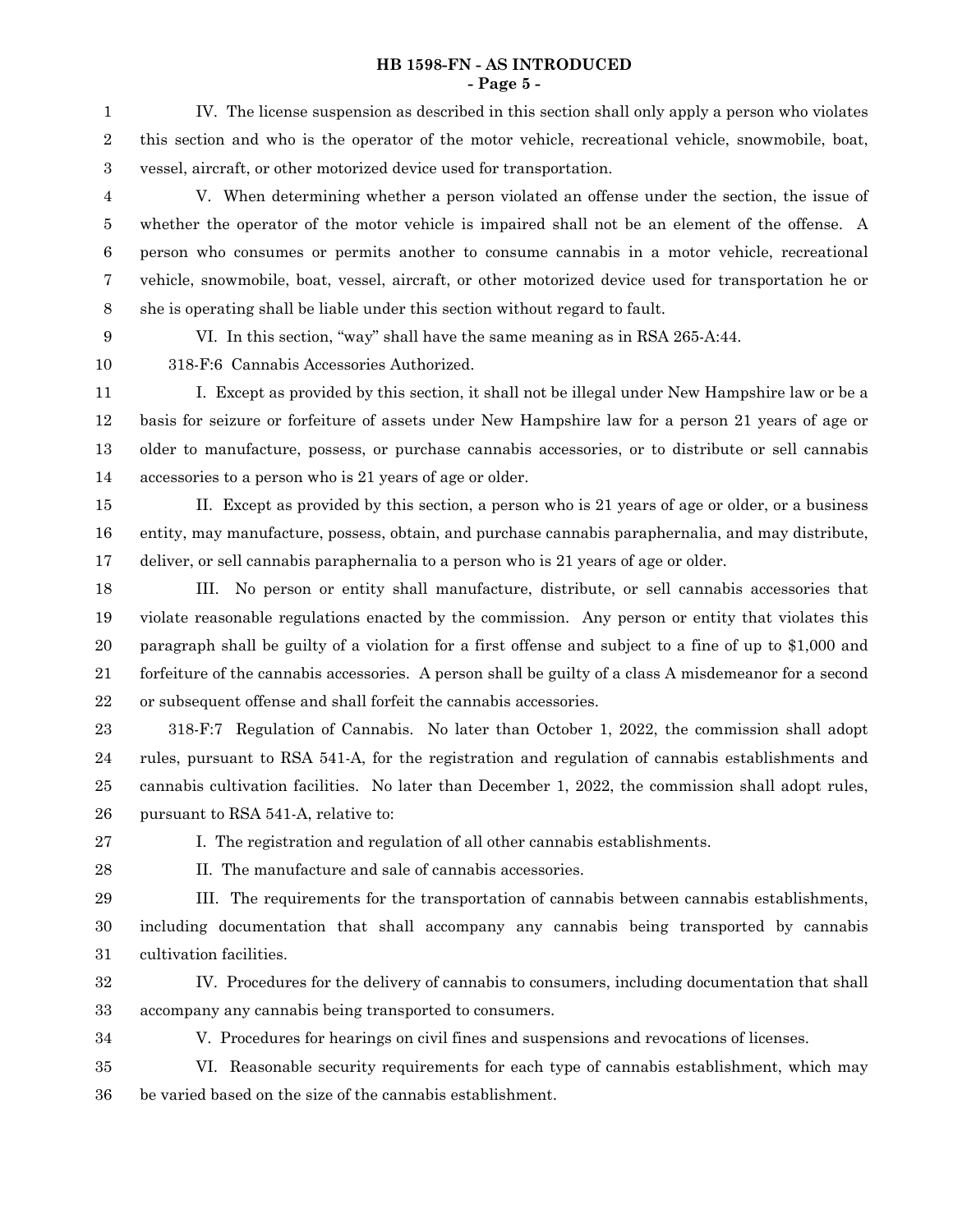# **HB 1598-FN - AS INTRODUCED - Page 6 -**

| $\mathbf{1}$ | VII. Health and safety rules, including regarding the packaging and preparing of cannabis              |
|--------------|--------------------------------------------------------------------------------------------------------|
| $\sqrt{2}$   | and restricting the use of pesticides that may be dangerous to cannabis consumers.                     |
| 3            | VIII. Restrictions on the advertising, signage, marketing, and display of cannabis                     |
| 4            | IX. Labeling requirements for cannabis products, including:                                            |
| 5            | (a) Mandating the disclosure of the THC content of each product.                                       |
| 6            | (b) Requirements for packaging to ensure it is not designed to appeal to minors.                       |
| 7            | Establishing the amount of THC that may be included in each serving of a cannabis<br>(c)               |
| 8            | product.                                                                                               |
| 9            | X. Requirements for the testing of cannabis.                                                           |
| 10           | 318-F:8 Registration Procedures for Cannabis Establishments.                                           |
| 11           | I. Each application for a registration to operate a cannabis establishment shall be submitted          |
| 12           | to the commission.                                                                                     |
| 13           | II. Each application shall include both the fee established by the commission and a \$250 fee          |
| 14           | for the municipality to review the application.                                                        |
| 15           | III. The liquor commission shall:                                                                      |
| 16           | (a) Accept and process applications beginning no later than May 1, 2023 for cannabis                   |
| 17           | cultivation facilities and beginning no later than August 1, 2023 for cannabis product manufacturing   |
| 18           | facilities, cannabis transporters, and cannabis testing facilities.                                    |
| 19           | Immediately forward a copy of each application and the municipal fee to the<br>(b)                     |
| 20           | municipality in which the applicant desires to operate the cannabis establishment.                     |
| 21           | (c) Issue a registration to the applicant within 90 days after receipt of an application               |
| 22           | unless:                                                                                                |
| 23           | (1) The commission finds the applicant is not in compliance with the requirements of                   |
| 24           | this chapter or rules adopted under this chapter;                                                      |
| 25           | (2) The commission is notified by the relevant municipality that the applicant is not                  |
| 26           | in compliance with an ordinance adopted pursuant to this chapter and in effect at the time of          |
| $\sqrt{27}$  | application; or                                                                                        |
| 28           | (3)<br>More qualified applicants have applied than the number of registrations                         |
| 29           | available in the municipality, and the applicant was not selected.                                     |
| 30           | IV. Each registration applies to a single parcel of real property. Any additional address              |
| 31           | requires a separate application and registration.                                                      |
| $32\,$       | V. A renewal application may be submitted up to 90 days prior to the expiration of the                 |
| $33\,$       | cannabis establishment's registration. The renewal application shall be granted within 30 days of      |
| 34           | its submission unless the applicant has not paid the fee, the cannabis establishment's registration is |
| 35           | suspended or revoked, or the cannabis establishment has a pattern of violations of this law, the rules |
| 36           | issued pursuant to it, or municipal regulations.                                                       |
| $37\,$       | 318-F:9 Enactment of Municipal Ordinances.                                                             |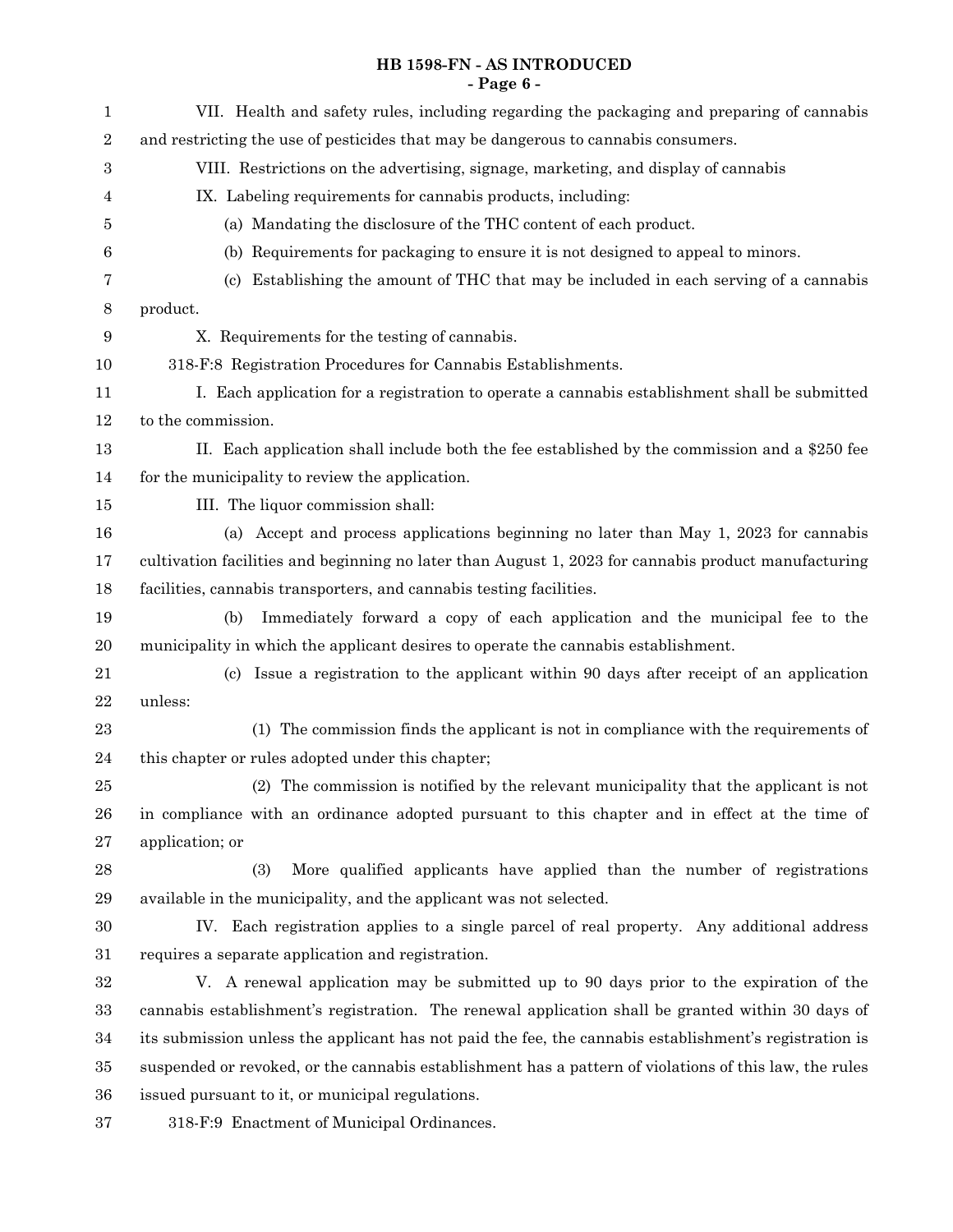### **HB 1598-FN - AS INTRODUCED - Page 7 -**

I. A municipality may enact an ordinance prohibiting or limiting the number and type of cannabis establishments that may be permitted within the municipality and regulating the time, place, and manner of operation of a cannabis establishment, which is permitted within the municipality. 1 2 3 4

II. A municipality may enact an ordinance specifying the entity within the municipality that shall be responsible for reviewing applications submitted for a registration to operate a cannabis establishment within the municipality. The entity designated by the municipality shall be responsible for indicating whether the application is in compliance with municipal ordinances. 5 6 7 8

9

318-F:10 Residency Required.

I. Except as provided in this section, any person applying for a cannabis establishment registration shall have been a resident, or shall have at least one director, officer, or partner who has been a New Hampshire Resident, for at least 3 years immediately preceding the date of application. 10 11 12

13 14 II. This section shall not apply to an applicant for a testing facility registration.

318-F:11 Background Checks Required.

I. A cannabis establishment shall conduct a state and federal background check prior to making a final offer of employment to a prospective manager or operator. 15 16

II. No cannabis establishment shall employ any person who has been convicted of a disqualifying offense as an officer, manager, director, or general partner. No person convicted of a disqualifying offense shall work as an officer, director, manager, or general partner of a cannabis establishment or serve on the board of a cannabis establishment. 17 18 19 20

318-F:12 Restrictions on Location. No cannabis establishment shall operate, nor shall a prospective cannabis establishment apply for a registration, if the establishment would be located within 1,000 feet of the property line of a pre-existing public or private elementary or secondary school, unless the municipality where the establishment seeks to operate has established a smaller distance limitation. 21 22 23 24 25

26

318-F:13 Proof of Purchaser's Identity.

I. For the purposes of this chapter, any person or entity making the sale of cannabis or cannabis accessories to any purchaser whose age is in question may accept any official documentation listed in RSA 179:8 as proof that the purchaser is 21 years of age or older. 27 28 29

30 31

II. The establishment of all of the following facts by a retail cannabis store or an agent or employee of a retail cannabis store making a sale of cannabis or cannabis accessories to a person under the age of 21 shall constitute an affirmative defense to any prosecution for such sale:

33

32

(a) That the person presented what an ordinary and prudent person would believe to be valid documentation of a type listed in RSA 179:8. 34

(b) That the sale was made in good faith relying upon such documentation and appearance in the reasonable belief that the person was 21 years of age or older. 35 36

318-F:14 Professional License Holder Immunity. 37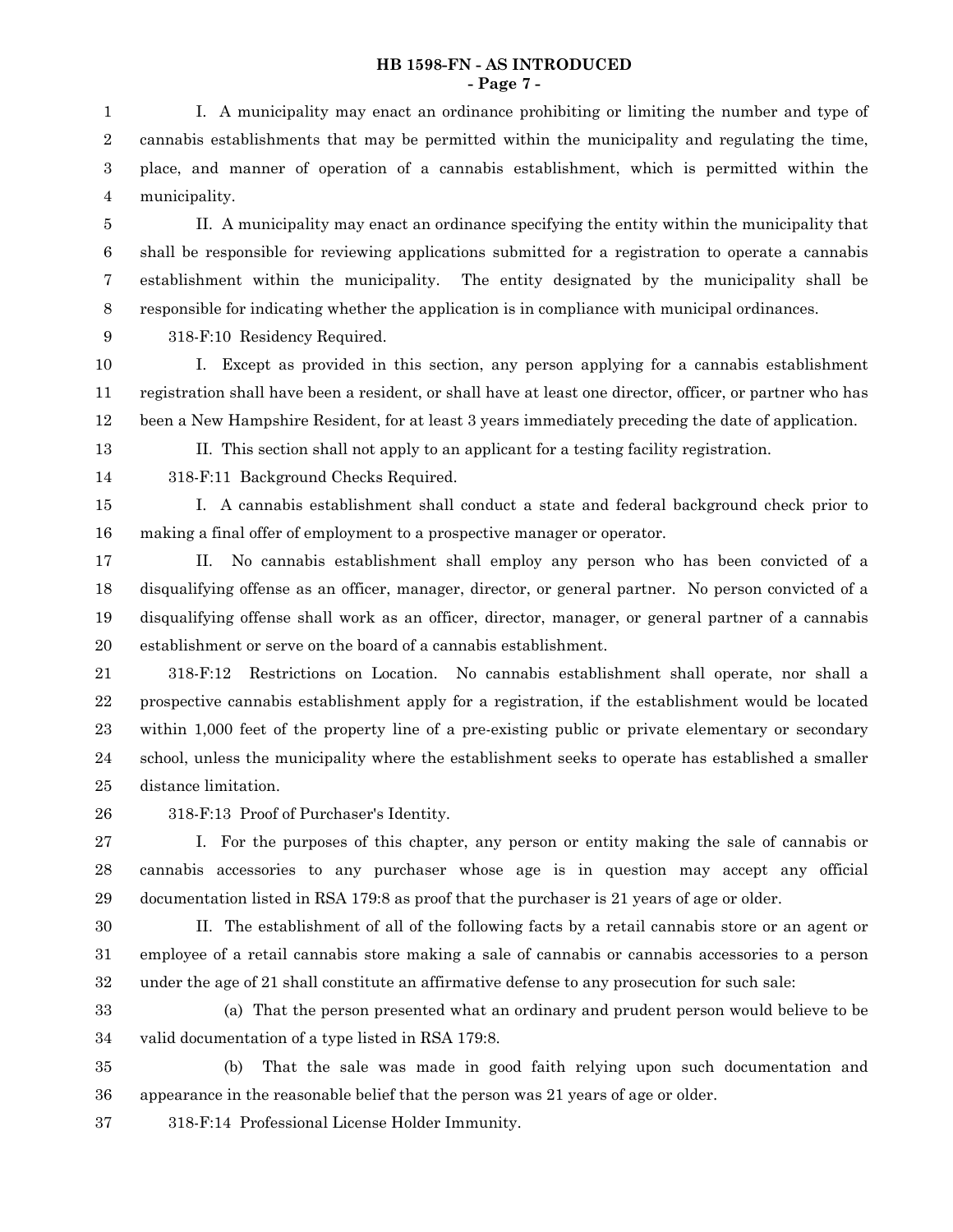# **HB 1598-FN - AS INTRODUCED - Page 8 -**

| 1                | I. A holder of a professional or occupational license shall not be subject to professional            |
|------------------|-------------------------------------------------------------------------------------------------------|
| $\,2$            | discipline for providing advice or services related to cannabis establishments or applications to     |
| $\,3$            | operate cannabis establishments on the basis that cannabis is illegal under federal law.              |
| $\overline{4}$   | II. An applicant for a professional or occupational license shall not be denied a license based       |
| $\bf 5$          | on previous employment related to cannabis establishments operating in accordance with state law.     |
| $\,6\,$          | 318-F:15 Cannabis Control Fund Established.                                                           |
| 7                | I. There is established in the state treasury a nonlapsing fund to be known as the cannabis           |
| $\,8\,$          | control fund. Moneys credited to the fund shall include all moneys deposited into the fund by the     |
| $\boldsymbol{9}$ | commission pursuant to this chapter.                                                                  |
| 10               | II. Beginning July 1, 2023, and each biennium thereafter, the commission shall include the            |
| 11               | cost of administration of this chapter in the commission's efficiency expenditure request pursuant to |
| 12               | RSA 9:4. Appropriations for such costs shall be a charge against the fund.                            |
| 13               | III. The commission shall credit all fees and civil penalties imposed under this chapter and          |
| 14               | all other related moneys received from public or private sources to the fund.                         |
| 15               | IV. After deducting appropriations charged to the fund for the cost of administration of this         |
| 16               | chapter, the allocation of remaining funds, subject to appropriation, shall be as follows:            |
| 17               | (a) The sum of \$25,000,000 annually to the department of health and human services,                  |
| 18               | bureau of drug and alcohol services for use in evidence-based, voluntary programs for substance       |
| 19               | misuse-related education, prevention, treatment, and recovery that includes mental health             |
| 20               | treatment that is contributing to substance misuse, and for scientifically and medically accurate     |
| 21               | public education campaigns educating youth and adults about the health and safety risks of alcohol,   |
| $22\,$           | tobacco, cannabis, and other substances, including education campaigns separately targeting youth     |
| 23               | and adults that provide medically and scientifically accurate information about the health and safety |
| 24               | risks posed by cannabis use, including driving under the influence of cannabis.                       |
| 25               | (b) Of the remaining funds:                                                                           |
| 26               | (1) Ninety percent to offset the educational tax revenue imposed on all persons and                   |
| $\sqrt{27}$      | property taxable pursuant to RSA 76:8. In the event the funds generated exceeds the amount the        |
| 28               | commissioner of the department of revenue is authorized to generate, the funds in subparagraph        |
| 29               | $(b)(1)$ shall be used as follows:                                                                    |
| $30\,$           | (A) Seventy-five percent annually to the department of health and human                               |
| 31               | services, bureau of drug and alcohol services, for use in evidence-based, voluntary programs for      |
| 32               | substance misuse-related education, prevention, treatment, and recovery that includes mental          |
| 33               | health treatment that is contributing to substance misuse, and for scientifically and medically       |
| 34               | accurate public education campaigns educating youth and adults about the health and safety risks of   |
| 35               | alcohol, tobacco, cannabis, and other substances, including education campaigns separately targeting  |
| 36               | youth and adults that provide medically and scientifically accurate information about the health and  |
| 37               | safety risks posed by cannabis use, including driving under the influence of cannabis.                |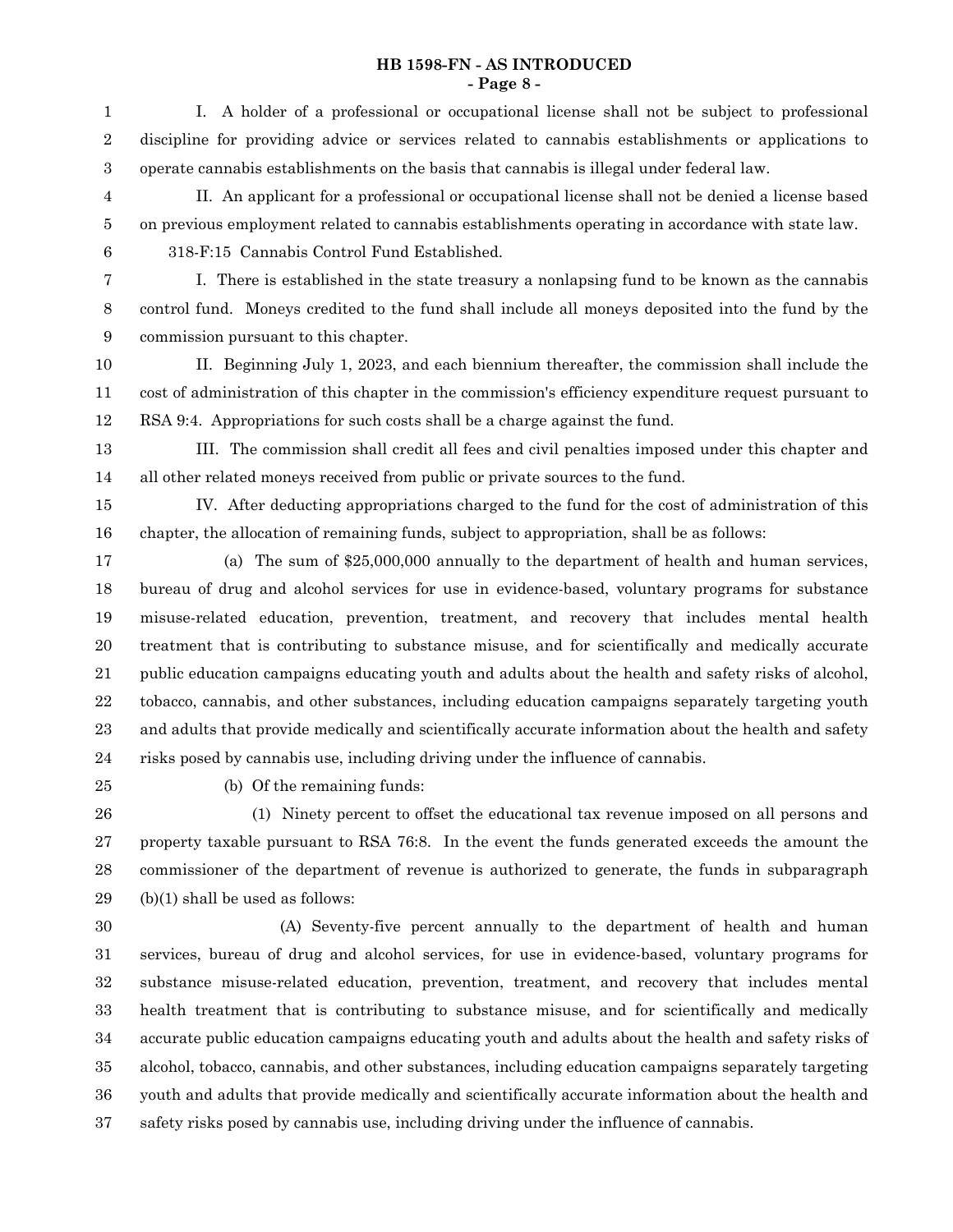### **HB 1598-FN - AS INTRODUCED - Page 9 -**

(B) Twenty-five percent to public safety agencies, including police, fire, and rescue agencies, for the hiring and training of additional drug recognition experts, for advanced roadside impaired driving enforcement training, and to assist in responding to drug overdose incidents. 1 2 3 4

- (2) Five percent to public safety agencies, including police, fire, and rescue agencies, for the hiring and training of additional drug recognition experts, for advanced roadside impaired driving enforcement training, and to assist in responding to drug overdose incidents. 5 6 7
- 

(3) Five percent annually to the department of health and human services, bureau of drug and alcohol services, for use in evidence-based, voluntary programs for substance misuserelated education, prevention, treatment, and recovery that includes mental health treatment that is contributing to substance misuse, and for scientifically and medically accurate public education campaigns educating youth and adults about the health and safety risks of alcohol, tobacco, cannabis, and other substances, including education campaigns separately targeting youth and adults that provide medically and scientifically accurate information about the health and safety risks posed by cannabis use, including driving under the influence of cannabis. 8 9 10 11 12 13 14 15

16

6 The Liquor Commission; Divisions and Directors. Amend RSA 176:8 to read as follows:

176:8 Divisions and Directors. The commission shall have [3] *4* divisions under the direction of unclassified division directors. The directors shall be nominated by the commissioner for appointment by the governor with the consent of the council and shall serve for terms of 4 years dependent upon maintaining good behavior and competence. There shall be a division of marketing, merchandising, and warehousing, a division of administration, [and] a division of *liquor* enforcement and licensing*, and a division of cannabis enforcement and licensing*. The director of the division of *liquor* enforcement and licensing *and the director of the division of cannabis enforcement and licensing* shall be subject to a background check by the state police prior to appointment. 17 18 19 20 21 22 23 24 25

26 27

7 The Liquor Commission; Liquor Investigator Training. Amend RSA 176:9 to read as follows:

176:9 Liquor *and Cannabis* Investigator; Training.

I. The commission may, subject to rules adopted by the director of personnel, employ and dismiss liquor *and cannabis* investigators. Liquor *and cannabis* investigators shall, under the direction of the commission, investigate any or all matters arising under this title. 28 29 30

II. Any new liquor *and cannabis* investigator employed by the commission under this section after August 13, 1985, shall, within 6 months of employment, satisfactorily complete a preparatory police training program as provided by RSA 106-L:6, unless he or she has already completed such a program. 31 32 33 34

III. The commissioner, deputy commissioner, assistant, or liquor *and cannabis* investigator may enter any place where liquor, beverages, tobacco products, e-cigarettes*, or cannabis* are sold [or]*,* manufactured, *or cultivated* at any time, and may examine any license or 35 36 37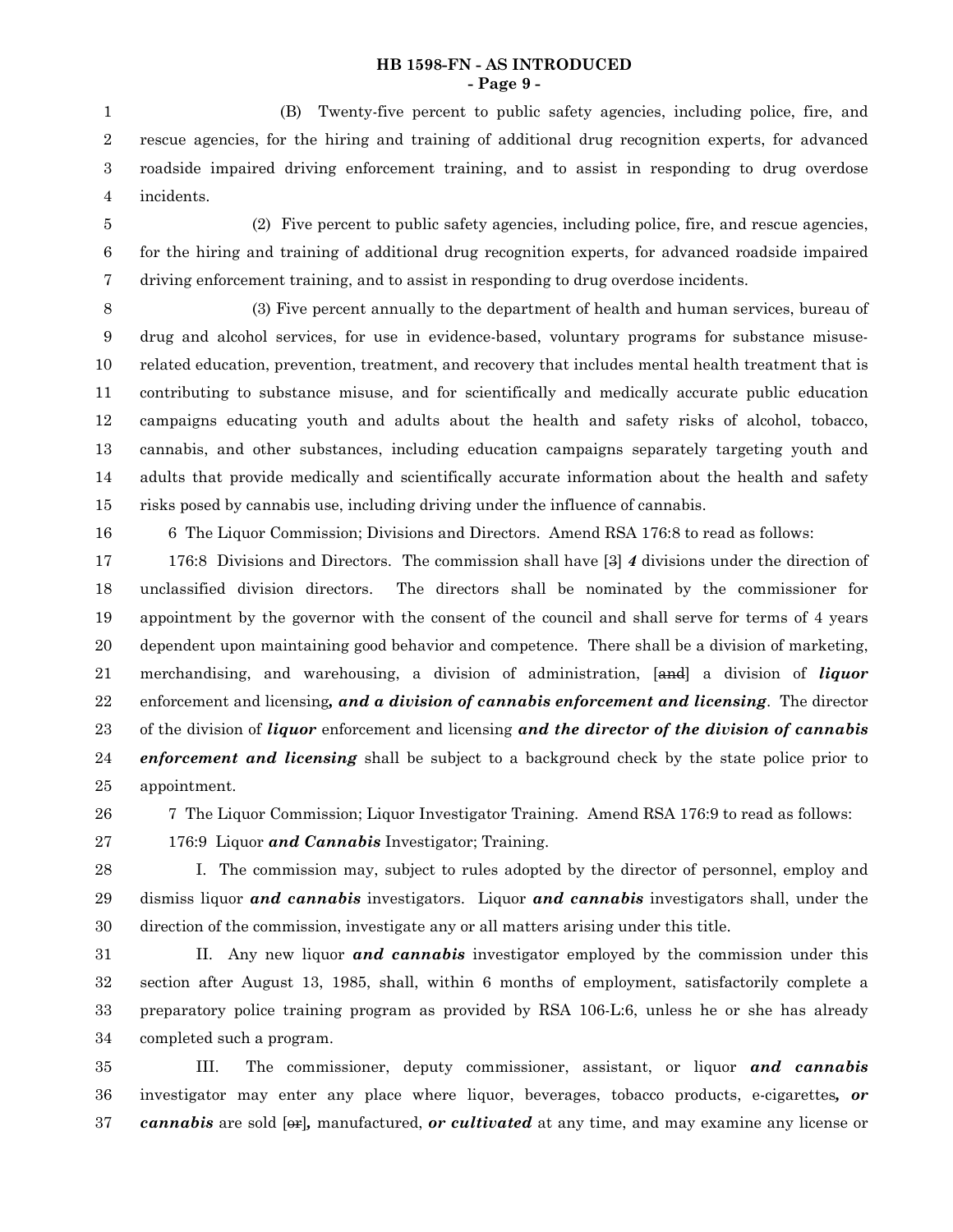## **HB 1598-FN - AS INTRODUCED - Page 10 -**

| 1              | permit issued or purported to have been issued under the terms of this title. They shall make       |
|----------------|-----------------------------------------------------------------------------------------------------|
| $\overline{2}$ | complaints for violations of this title.                                                            |
| 3              | New Paragraph; The Liquor Commission; Commission to Sell. Amend RSA 176:11 by<br>8                  |
| 4              | inserting after paragraph II the following new paragraph:                                           |
| 5              | III.(a) It shall be the duty of the commission to buy and have in its possession cannabis for       |
| 6              | sale in the manner provided in this title. Such cannabis shall be free from adulteration and        |
| 7              | misbranding within the meaning of the provisions of RSA 146. All cannabis sold for medicinal use    |
| 8              | shall conform to the standards and tests for such cannabis under New Hampshire law at the time of   |
| 9              | sale. All purchases of cannabis shall be made by the commission directly and not through the        |
| 10             | department of administrative services. The commission shall be subject to all the provisions of RSA |
| 11             | 9.                                                                                                  |
| 12             | (b) In the event that the commission determines New Hampshire cannabis revenues are                 |
| 13             | being diverted by actions taken by persons holding any type of cannabis license, the commission may |
| 14             | take such marketing or merchandising action, or both, as it deems necessary, including sanctions    |
| 15             | against the competing entities.                                                                     |
| 16             | 9 New Paragraph; The Liquor Commission; Rulemaking. Amend RSA 176:14 by inserting after             |
| 17             | paragraph IX the following new paragraph:                                                           |
| 18             | IX-a. Cannabis licenses, including:                                                                 |
| 19             | (a) Separate licenses for cultivation, manufacturing, and testing of cannabis, and dual             |
| 20             | licenses as the commission may approve.                                                             |
| 21             | (b) Requirements and restrictions for each type of license.                                         |
| 22             | (c) Procedures and forms to apply for or renew a license.                                           |
| 23             | (d) Safekeeping of licenses.                                                                        |
| 24             | Authorized expansion of a licensed facility and procedures for authorization.<br>(e)                |
| 25             | Procedures to approve exceptions of license requirements, restrictions, and<br>(f)                  |
| 26             | limitations.                                                                                        |
| 27             | (g) Training and continuing education required or recommended for licensees                         |
| 28             | IX-b. Cannabis licensee operations, including:                                                      |
| 29             | (a) Procedures for on-premises and off-premises licensees to purchase cannabis.                     |
| 30             | (b) Credit and billing procedures, including fees for late payment.                                 |
| 31             | Bailment requirements, including fees.<br>(c)                                                       |
| 32             | Restrictions on packaging, promotions, signage, and operating hours.<br>(d)                         |
| 33             | (e) Relations between types of licensees.                                                           |
| 34             | Collection of additional fees required under RSA 178:6, VI, RSA 178:8, IV, and RSA<br>(f)           |
| 35             | 178:26.                                                                                             |
| 36             | 10 Controlled Drug Act; Definitions. Amend the introductory paragraph in RSA 318-B:1, X-a (k)       |
| 37             | to read as follows:                                                                                 |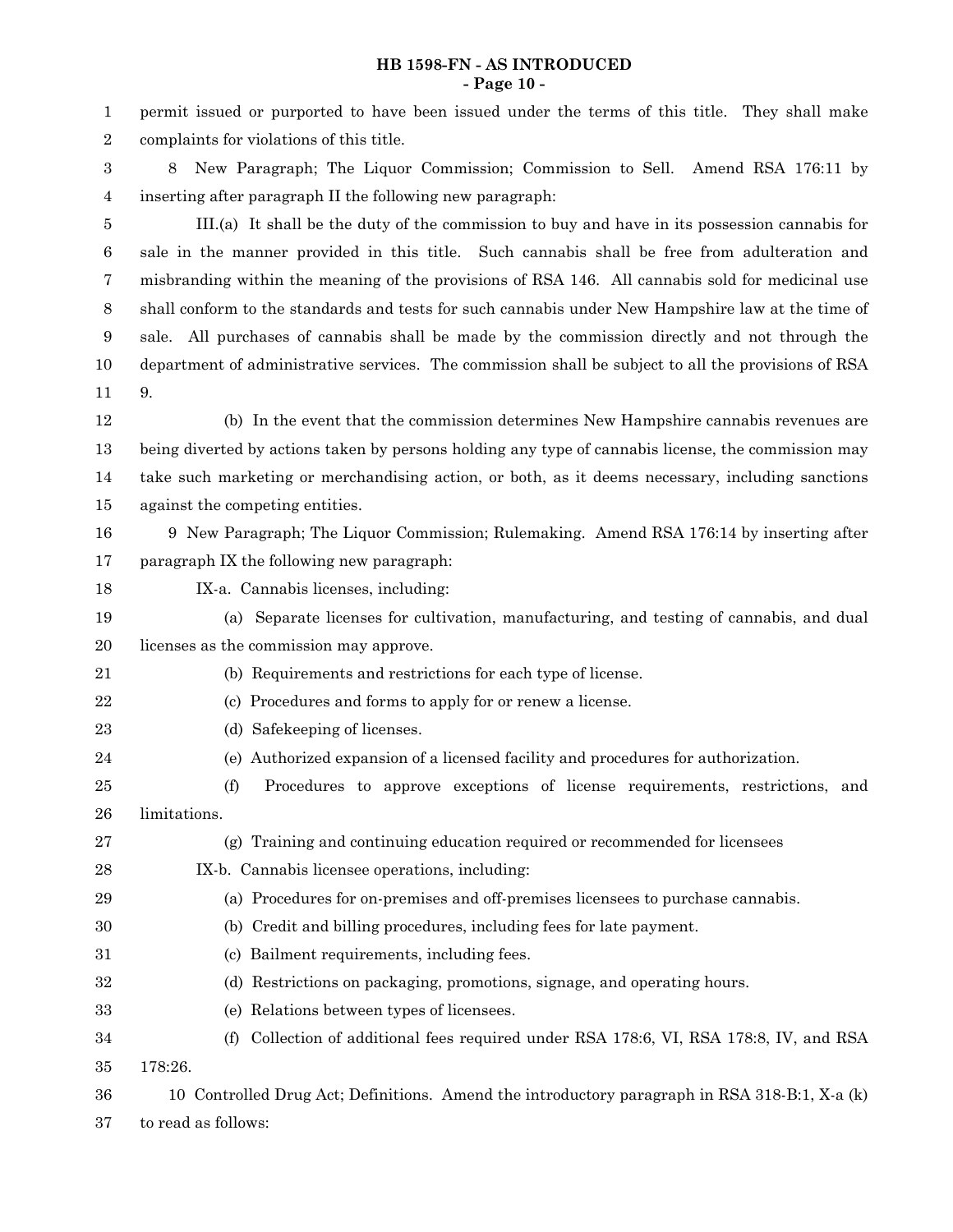## **HB 1598-FN - AS INTRODUCED - Page 11 -**

(k) Objects used or intended for use or customarily intended for use in ingesting, inhaling, or otherwise introducing [marijuana,] cocaine<sup>[</sup>, hashish, or hashish oil] into the human body, such as: 1 2 3

11 Controlled Drug Act; Penalties. Amend the introductory paragraph in RSA 318-B:26, I to read as follows: 4 5

I. Any person who manufactures, sells, prescribes, administers, or transports or possesses with intent to sell, dispense, or compound any controlled drug, controlled drug analog or any preparation containing a controlled drug, except as authorized in this chapter *or as otherwise authorized by law*; or manufactures, sells, or transports or possesses with intent to sell, dispense, compound, package or repackage (1) any substance which he *or she* represents to be a controlled drug, or controlled drug analog, or (2) any preparation containing a substance which he *or she* represents to be a controlled drug, or controlled drug analog, shall be sentenced as follows, except as otherwise provided in this section: 6 7 8 9 10 11 12 13

12 Controlled Drug Act; Penalties. Amend the introductory paragraph in RSA 318-B:26, II to read as follows: 14 15

II. Any person who knowingly or purposely obtains, purchases, transports, or possesses actually or constructively, or has under his control, any controlled drug or controlled drug analog, or any preparation containing a controlled drug or controlled drug analog, except as authorized in this chapter *or as otherwise authorized by law*, shall be sentenced as follows, except as otherwise provided in this section: 16 17 18 19 20

21

13 Controlled Drug Act; Penalties. Amend RSA 318-B:26, II(c)-(e) to read as follows:

(c) In the case of more than 3/4 ounce of marijuana or more than 5 grams of hashish, including any adulterants or dilutants[,] *is possessed by a person who is under 21 years of age, or, in the case of an amount exceeding the possession limit defined in RSA 318-F:1 possessed by a person who is 21 years of age or older,* the person shall be guilty of a misdemeanor. [In the case of marijuana-infused products possessed by persons under the age of 21 or marijuana-infused products as defined in RSA 318-B:2-e, other than a personal-use amount of a regulated marijuana-infused product as defined in RSA 318-B:2-c, I(b), that are possessed by a person 21 years of age or older, the person shall be guilty of a misdemeanor.] 22 23 24 25 26 27 28 29

30

(d) In the case of 3/4 ounce or less of marijuana or 5 grams or less of hashish, including any adulterants or dilutants, *that is possessed by a person who is under 21 years of age,* the person shall be guilty of a violation pursuant to RSA 318-B:2-c. [In the case of a person 21 years of age or older who possesses a personal-use amount of a regulated marijuana-infused product as defined in RSA 318-B:2-c, I(b), the person shall be guilty of a violation pursuant to RSA 318-B:2-c.] 31 32 33 34

(e) In the case of a residual amount of a controlled [substance,] *drug, other than marijuana,* as defined in RSA 318-B:1, XXIX-a, a person shall be guilty of a misdemeanor if the person is not part of a service syringe program under RSA 318-B:43. 35 36 37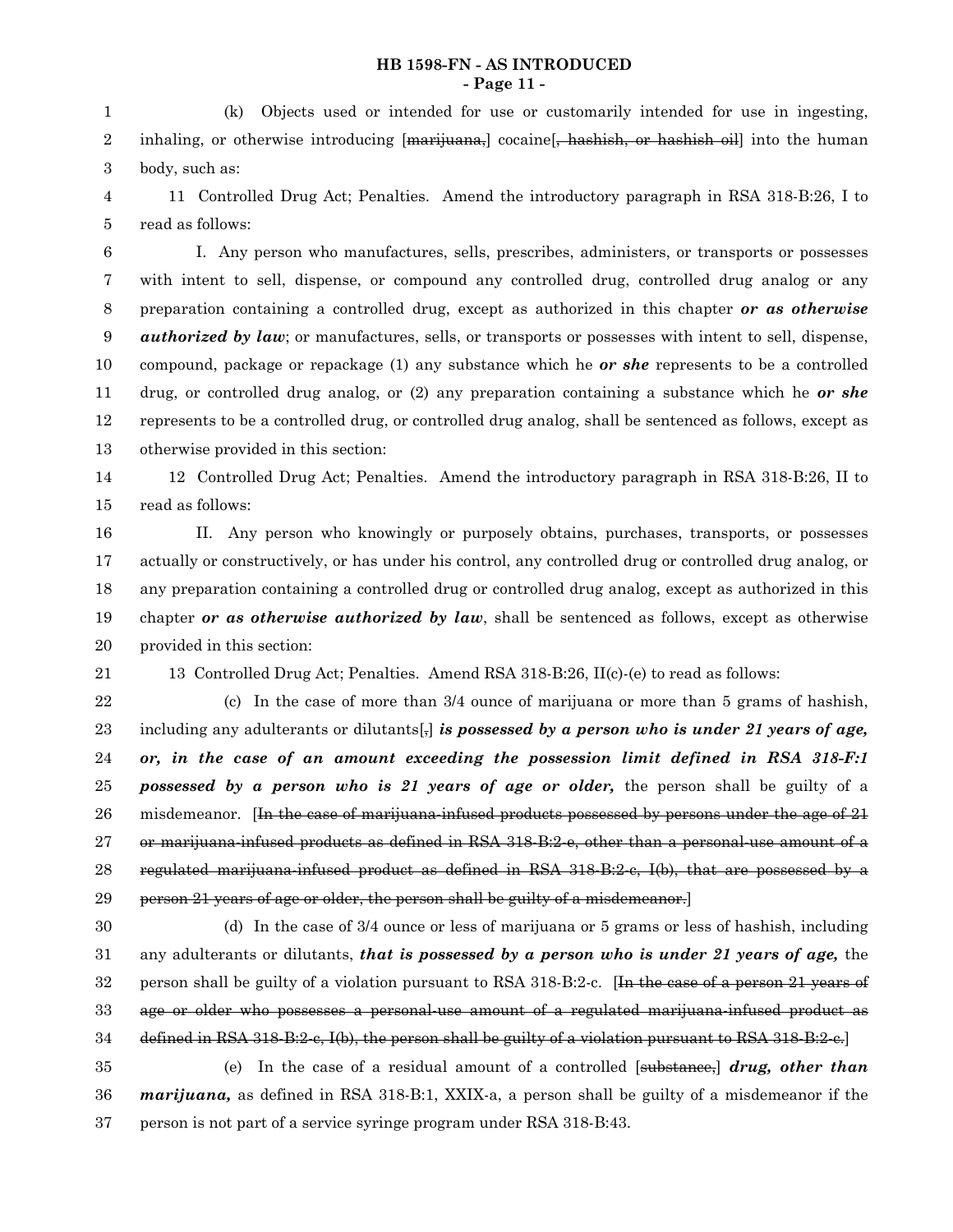# **HB 1598-FN - AS INTRODUCED - Page 12 -**

| $\mathbf{1}$     | 14 Controlled Drug Act; Penalties. Amend RSA 318-B:26, III(a) to read as follows:                         |
|------------------|-----------------------------------------------------------------------------------------------------------|
| $\boldsymbol{2}$ | (a) [Except as provided in RSA 318-B:2-e,] Controls any premises or vehicle where he or                   |
| 3                | she knows a controlled drug or its analog, other than marijuana, is illegally kept or deposited;          |
| 4                | 15 Personal Possession of Marijuana. Amend RSA 318-B:2-c to read as follows:                              |
| 5                | 318-B:2-c [Personal] Possession of Marijuana by a Person Under 21 Years of Age.                           |
| $\,6$            | [I,] In this section:                                                                                     |
| 7                | $\overline{A}$ (a) I. "Marijuana" includes the leaves, stems, flowers, and seeds of all species of the    |
| 8                | plant genus cannabis, but shall not include the resin extracted from any part of such plant and every     |
| 9                | compound, manufacture, salt, derivative, mixture, or preparation from such resin including hashish,       |
| 10               | and further, shall not include the mature stalks of such plant, fiber produced from such stalks, oil or   |
| 11               | cake made from the seeds of such plant, any other compound, manufacture, salt, derivative, mixture,       |
| 12               | or preparation of such mature stalks, fiber, oil or cake, or the sterilized seed of such plant which is   |
| 13               | incapable of germination.                                                                                 |
| 14               | (b) "Personal-use amount of a regulated marijuana-infused product" means one or more                      |
| 15               | products that is comprised of marijuana, marijuana extracts, or resins and other ingredients and is       |
| 16               | intended for use or consumption, such as, but not limited to, edible products, ointments, and             |
| 17               | tinctures, which was obtained from a state where marijuana sales to adults are legal and regulated        |
| 18               | under state law, and which is in its original, child resistant, labeled packaging when it is being        |
| 19               | stored, and which contains a total of no more than 300 milligrams of tetrahydrocannabinol.                |
| $20\,$           | II. Except as provided in RSA 126-X, any person <i>under 21 years of age</i> who knowingly                |
| 21               | possesses 3/4 of an ounce or less of marijuana, including adulterants or dilutants, shall be guilty of a  |
| 22               | violation, and subject to the penalties provided in paragraph V.                                          |
| 23               | III. Except as provided in RSA 126-X, any person <i>under 21 years of age</i> who knowingly               |
| 24               | possesses 5 grams or less of hashish, including adulterants or dilutants, shall be guilty of a violation, |
| 25               | and subject to the penalties provided in paragraph V.                                                     |
| 26               | IV. [Except as provided in RSA 126-X, any person 21 years of age or older possessing a                    |
| 27               | personal-use amount of a regulated marijuana-infused product shall be guilty of a violation, and          |
| 28               | subject to the penalties provided in paragraph V. Persons 18 years of age or older and under 21           |
| 29               | years of age who knowingly possess marijuana-infused products shall be guilty of a misdemeanor.           |
| 30               | $\Psi$ -(a) Except as provided in this paragraph, any person 18 years of age or older who is              |
| 31               | convicted of violating paragraph II or III, or any person 21 years of age or older who is convicted of    |
| 32               | violating paragraph IV shall be subject to a fine of \$100 for a first or second offense under this       |
| 33               | paragraph, or a fine of up to \$300 for any subsequent offense within any 3-year period; however, any     |

person convicted based upon a complaint which alleged that the person had 3 or more prior convictions for violations of paragraph II[<sub>7</sub>] *or* III[-or-IV], or under reasonably equivalent offenses in an out-of-state jurisdiction since the effective date of this paragraph, within a 3-year period preceding the fourth offense shall be guilty of a class B misdemeanor. The offender shall forfeit the 34 35 36 37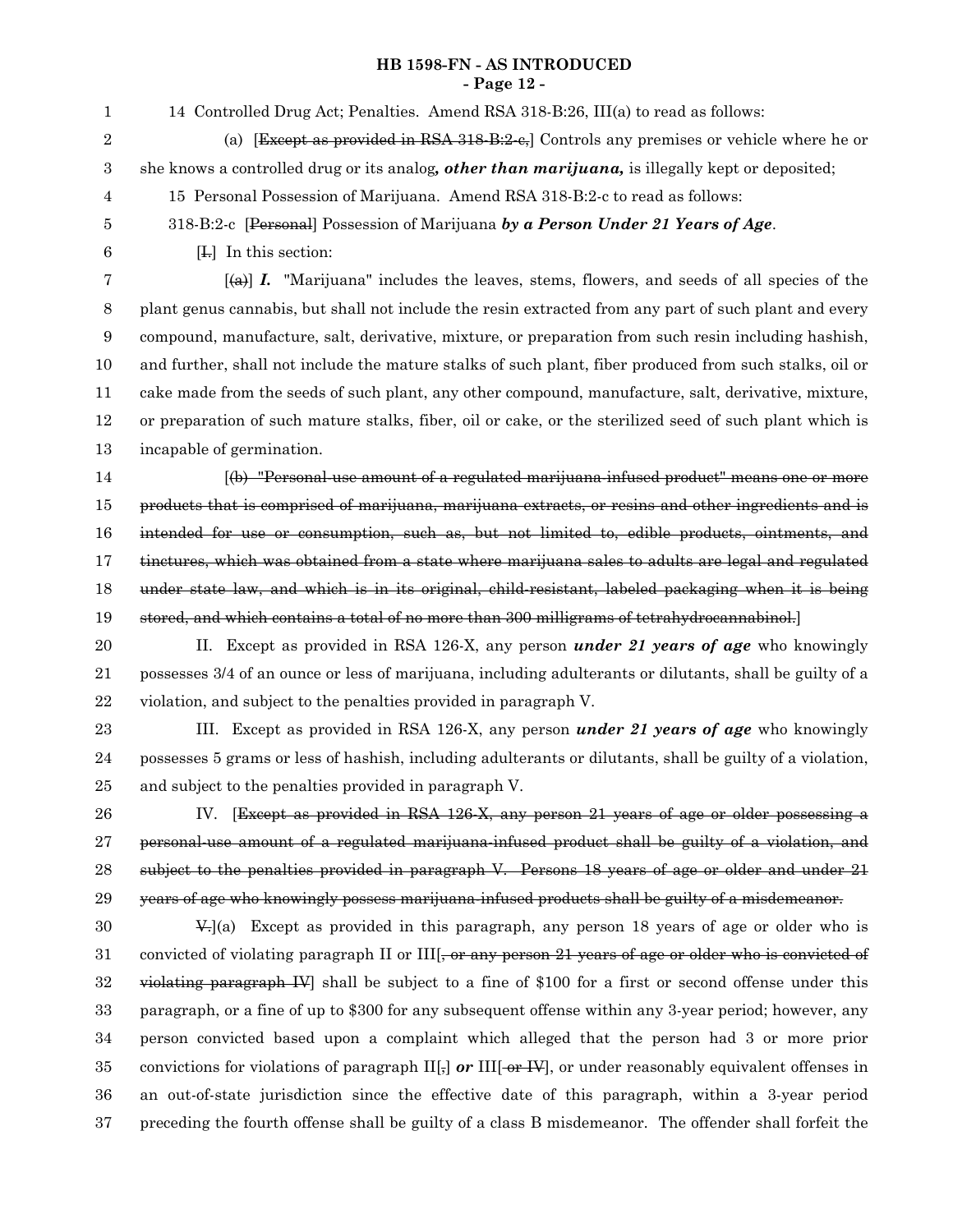### **HB 1598-FN - AS INTRODUCED - Page 13 -**

marijuana <del>, regulated marijuana infused products,</del> or hashish to the state. A court shall waive the fine for a single conviction within a 3-year period upon proof that person has completed a substance abuse assessment by a licensed drug and alcohol counselor within 60 days of the conviction. A person who intends to seek an assessment in lieu of the fine shall notify the court, which shall schedule the matter for review after 180 days. Should proof of completion of an assessment be filed by or before that time, the court shall vacate the fine without a hearing unless requested by a party. (b) Any person under 18 years of age who is convicted of violating paragraph II or III shall forfeit the marijuana or hashish and shall be subject to a delinquency petition under RSA 169- B:6. [VI.] *V.*(a) Except as provided in this section, no person shall be subject to arrest for a violation of paragraph  $\text{II}[\cdot]$  or  $\text{III}[\cdot]$  or  $\text{III}[\cdot]$  and shall be released provided the law enforcement officer does not have lawful grounds for arrest for a different offense. (b) Nothing in this chapter shall be construed to prohibit a law enforcement agency from investigating or charging a person for a violation of RSA 265-A. (c) Nothing in this chapter shall be construed as forbidding any police officer from taking into custody any minor who is found violating paragraph  $\text{II}[\cdot]$  or  $\text{III}[\cdot]$  or  $\text{III}[\cdot]$ (d) Any person *under 21 years of age who is* in possession of an identification card, license, or other form of identification issued by the state or any state, country, city, or town, or any college or university, who fails to produce the same upon request of a police officer or who refuses to truthfully provide his or her name, address, and date of birth to a police officer who has informed the person that he or she has been found to be in possession of what appears to the officer to be 3/4 of an ounce or less of marijuana<sup>[, a</sup> personal-use amount of a regulated marijuana-infused product, or 5 grams or less of hashish, may be arrested for a violation of paragraph II[,] *or* III[, or IV]. [VII.] *VI.* All fines imposed pursuant to this section shall be deposited into the alcohol abuse prevention and treatment fund established in RSA 176-A:1 and utilized for evidence-informed substance abuse prevention programs. [VIII.] *VII.*(a) No record that includes personally identifiable information resulting from a 1 2 3 4 5 6 7 8 9 10 11 12 13 14 15 16 17 18 19 20 21 22 23 24 25 26 27

violation of this section shall be made accessible to the public, federal agencies, or agencies from other states or countries. 28 29

(b) Every state, county, or local law enforcement agency that collects and reports data for the Federal Bureau of Investigation Uniform Crime Reporting Program shall collect data on the number of violations of paragraph II[<sub>5</sub>] or III[<sub>5</sub> or IV]. The data collected pursuant to this paragraph shall be available to the public. A law enforcement agency may update the data annually and may make this data available on the agency's public Internet website. 30 31 32 33 34

16 Alcohol or Drug Impairment; Possession of Drugs. Amend RSA 265-A:43 to read as follows: 35

265-A:43 Possession of Drugs. Any person who drives on any way a vehicle while knowingly having in his or her possession or in any part of the vehicle a controlled drug or controlled drug 36 37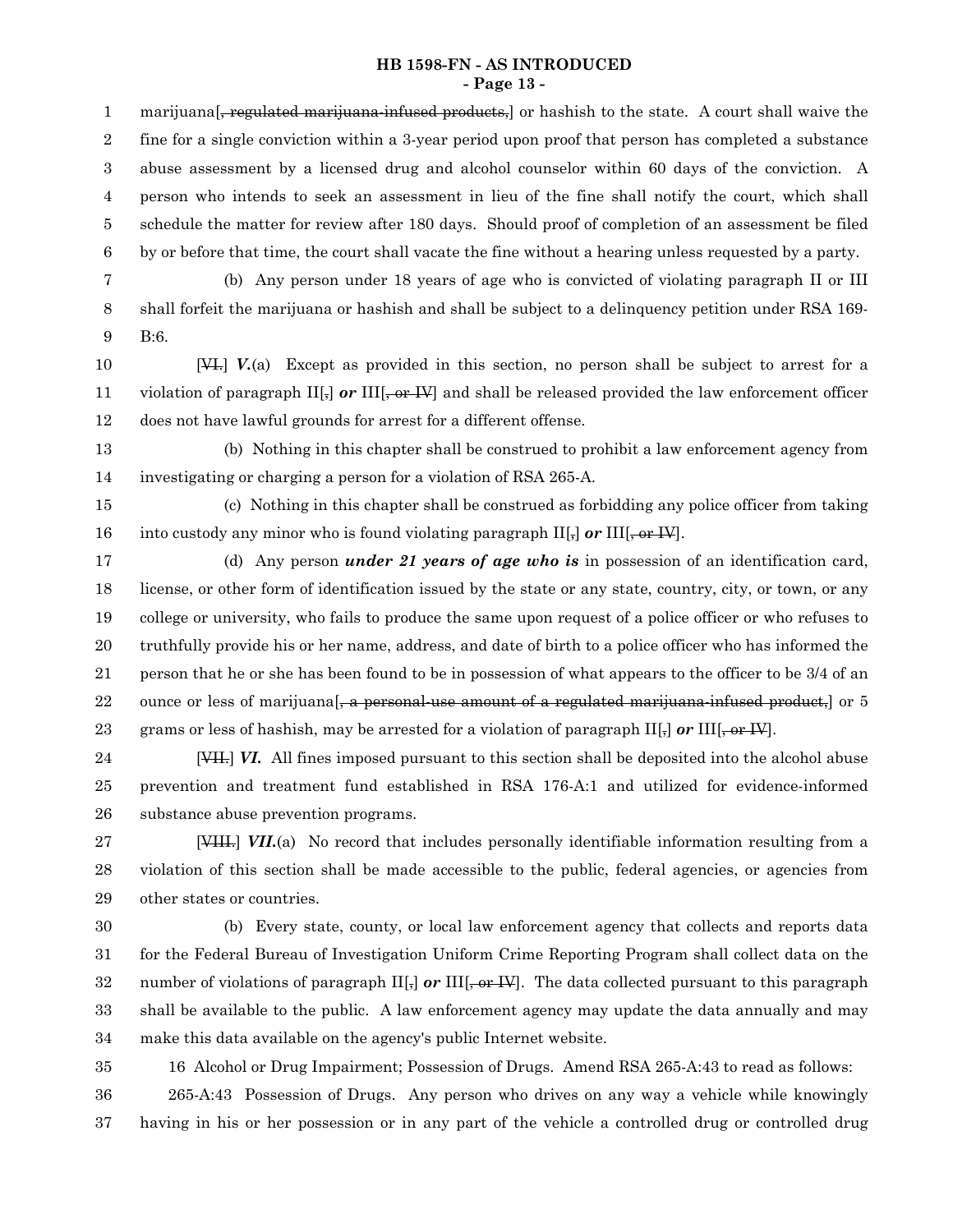## **HB 1598-FN - AS INTRODUCED - Page 14 -**

analog in violation of the provisions of RSA 318-B shall be guilty of a misdemeanor, and his or her license shall be revoked or his or her right to drive denied for a period of 60 days and at the discretion of the court for a period not to exceed 2 years. This section shall not apply to the possession of marijuana or hashish as provided in RSA 318-B:2-c[, or a personal-use amount of a regulated marijuana-infused product as defined in RSA 318-B:2-c, I(b)]. Compensation of Certain State Officers; Liquor Commission; Division Directors. Amend RSA 94:1-a, I(b) as follows: GG Liquor commission director of *liquor* enforcement and licensing Compensation of Certain State Officers; Liquor Commission; Division Directors. Amend RSA 94:1-a, I(b) by inserting the following: GG Liquor commission director of cannabis enforcement and licensing Liquor Commission; Appropriation. The sum of \$5,000,000 for the biennium ending June 30, is hereby appropriated to the liquor commission for the cost of administration of RSA 318-F. The governor is authorized to draw a warrant for said sum from any money in the treasury not otherwise appropriated. Repeal. RSA 318-B:1, X-a(g), relative to separation gins and sifters used or intended for use 

with cannabis, is repealed. 

 Effective Date. This act shall take effect July 1, 2022.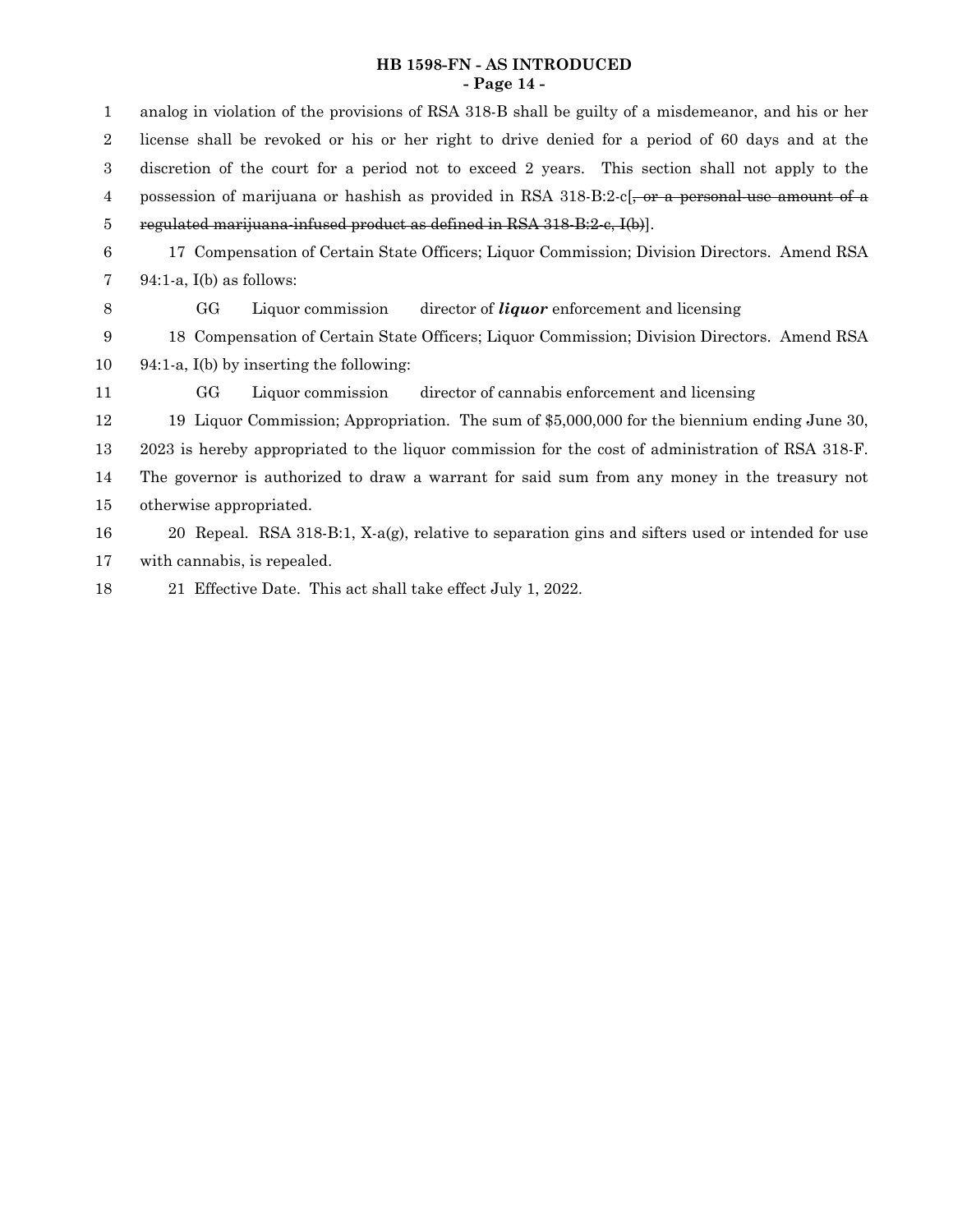LBA 22-2787 Redraft 12/13/21

# **HB 1598-FN- FISCAL NOTE AS INTRODUCED**

AN ACT legalizing the possession and use of cannabis.

| FISCAL IMPACT: [X] State | [X] County | [X] Local | [ ] None |
|--------------------------|------------|-----------|----------|
|                          |            |           |          |

|                        |                                                  | <b>Estimated Increase / (Decrease)</b> |                            |                            |  |
|------------------------|--------------------------------------------------|----------------------------------------|----------------------------|----------------------------|--|
| <b>STATE:</b>          | <b>FY 2022</b>                                   | <b>FY 2023</b>                         | <b>FY 2024</b>             | <b>FY 2025</b>             |  |
| Appropriation          | \$0                                              | \$5,000,000                            | \$0                        | \$0                        |  |
| Revenue                | \$0                                              | Indeterminable<br>Increase             | Indeterminable<br>Increase | Indeterminable<br>Increase |  |
| <b>Expenditures</b>    | \$0                                              | Indeterminable<br>Increase             | Indeterminable<br>Increase | Indeterminable<br>Increase |  |
| <b>Funding Source:</b> | [X] General<br>Control Fund, Various State Funds | Education                              | [X] Highway                | [X] Other - Cannabis       |  |

**COUNTY:**

| <b>Revenue</b> | \$0 | Indeterminable<br>Increase | Indeterminable<br>Increase | Indeterminable<br>Increase |
|----------------|-----|----------------------------|----------------------------|----------------------------|
| Expenditures   | \$0 | Indeterminable             | Indeterminable             | Indeterminable             |

**LOCAL:**

| Revenue      | \$0 | Indeterminable<br>Increase | Indeterminable<br>Increase | Indeterminable<br>Increase |
|--------------|-----|----------------------------|----------------------------|----------------------------|
| Expenditures | \$0 | Indeterminable<br>Increase | Indeterminable<br>Increase | Indeterminable<br>Increase |

# **METHODOLOGY:**

This bill legalizes the possession and use of cannabis for persons 21 years of age and older.

The Liquor Commission indicates this bill would assign cannabis sale and licensure responsibilities to the Liquor Commission including the responsibility to set up a retail store operations system, regulate the licensing and enforcement of the provisions within the bill and provide the revenues that will be earmarked for various agencies and public health and law enforcement functions. The bill appropriates the sum of \$5,000,000 for the biennium ending June 30, 2023 to the Commission for the administration of RSA 318-F. The Commission believes the \$5,000,000 appropriation is not adequate to accomplish the expectations set out in the bill. The Commission has provided a proposed budget reflecting the projected costs to implement a retail operation and license and enforce the provisions of the bill. This budget is based on the following assumptions: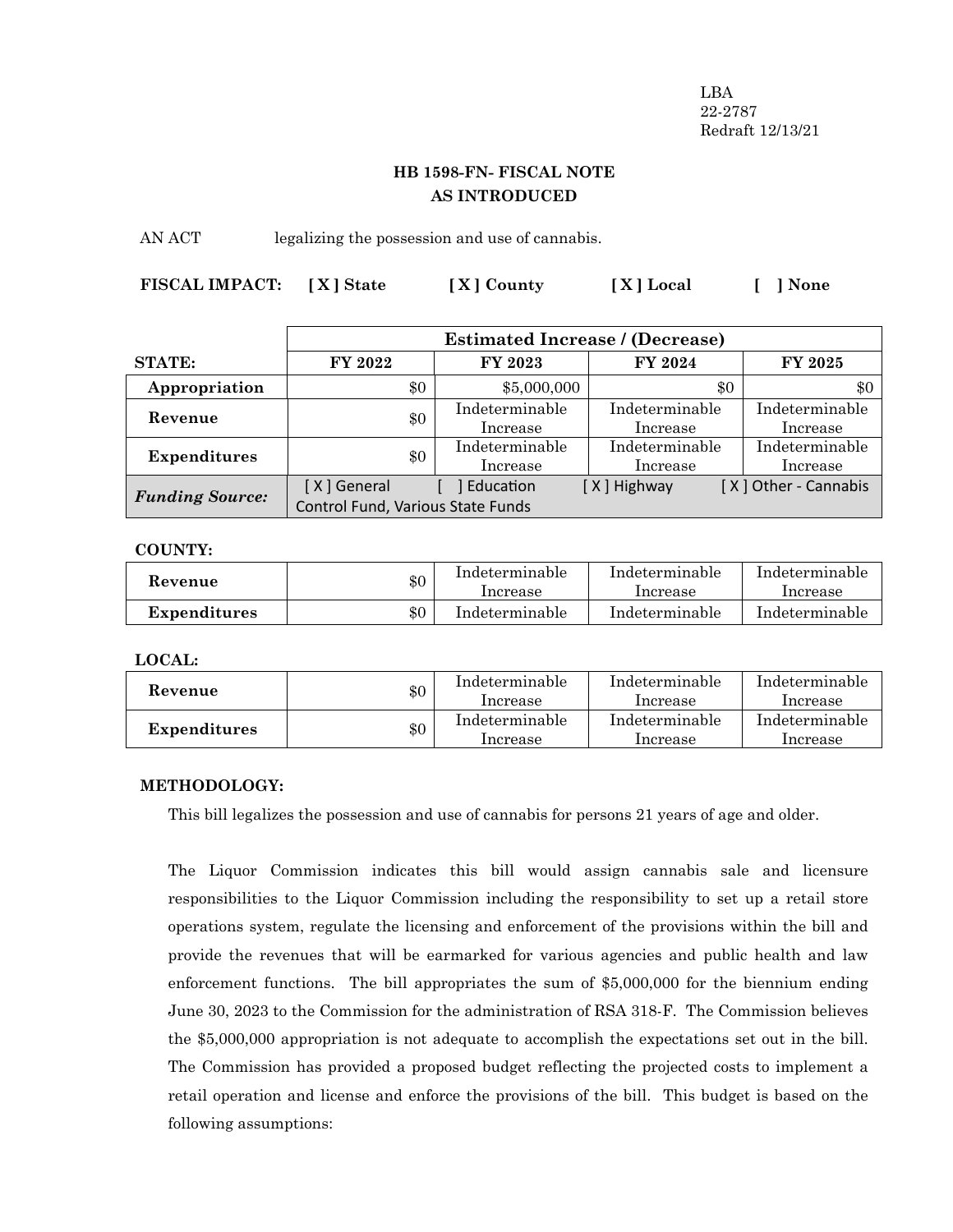- The Commission assumes it will open and operate 10 separate retail locations for the sale of cannabis. These stores would not be located within existing liquor and wine outlets and be separately branded to keep the cannabis operations separate from alcohol operations. This would involve leasing locations in communities with ordinances that allow for cannabis store operations; equipping locations with furniture and equipment necessary for the operation of retail outlets and the enforcement of the requirements of the bill.
- Since the Commission would not use existing liquor stores to sell cannabis the program would require new staff dedicated to the cannabis mission. The Commission's best staffing estimate assumes a total of 70 new positions within the agency at an annual salary and benefit cost of \$5.1 million in FY 2023, \$5.3 million in FY 2024 and \$5.5 million in FY 2024. Fifty of the positions would be in store operations and 20 positions would be in administration, finance, markets and enforcement and marketing.
- The Commission would expand and build within the existing warehouse owned by the Commission to accommodate new administrative personnel.
- · Because the sale of cannabis is not currently lawful in New Hampshire the Commission has no historical data to use for revenue projections. At this time the Commission is not able to predict what revenues would be generated.
- The budget figures for the first year will be significantly larger due the costs associated with acquiring facilities, equipment and personnel.
- **·** The Commission has not proposed the days or hours of operations of the cannabis outlets but anticipates they would closely mirror the liquor and wine outlet days and hours of operation.
- The Commission proposes to enter into a contract with an organization with expertise to advise the commission on product selection, aid in training cannabis store personnel and purchase the cannabis on behalf of the commission for resale and distribution to the 10 state owned stores. The duties and responsibilities would be subject to the terms and conditions established in a published RFP and subject to approval by Governor and the Executive Council.
- · While the bill would establish a new 4th division of cannabis enforcement and licensing, the Commission believes the existing 3 division organization is a viable and preferred organizational model for this bill and would place these new duties and personnel within the existing 3 division system. The Commission's proposed budget assumes the new duties and personnel would be integrated into the existing divisions of Administration, Enforcement and Licensing, and Marketing, Merchandising and Warehouse.
- Based on the experienced gained from operating of liquor and wine outlets, the cannabis outlets would be staffed by 5 full-time personnel consisting of a manager, assistant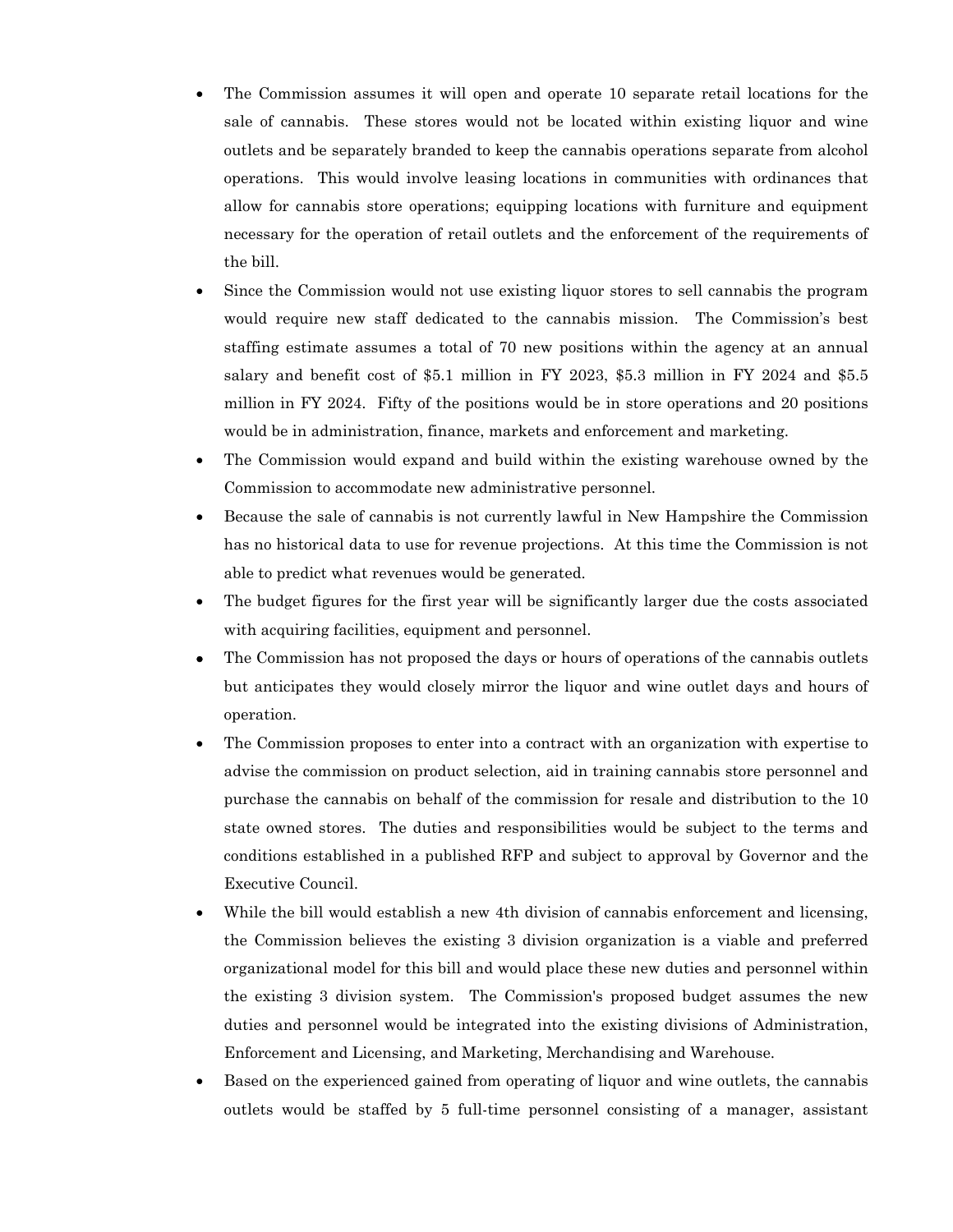manager and three clerks. The commission would not use part time personnel until such time as retail sales operations warrant.

- · Cannabis staff would undergo training to be able to answer questions and the contract expert would assume the duties to train or obtain training for all cannabis personnel.
- · Additional personnel within the Division of Enforcement and Licensing would be responsible for management oversight of the cannabis outlets and monitoring of cannabis outlet operations to ensure the continuing public integrity of the operations.

Based on the assumptions above, the Commission prepared the budget estimates below. Due to timing, the estimated annual costs will not necessarily align with State fiscal years as it will take time to locate and fit up retail and office space and hire and train staff.

| Estimated Start-up Costs (4,000 square foot store)     | Cost Per Location | Cost for 10 Stores |
|--------------------------------------------------------|-------------------|--------------------|
| Fit-up construction                                    | \$300,000         | \$3,000,000        |
| Security (alarms, cameras, detectors)                  | \$90,000          | \$900,000          |
| Signage (store front $&$ interior)                     | \$50,000          | \$500,000          |
| Furnishings (shelving, cabinet, display cases)         | \$50,000          | \$500,000          |
| Point of Sale start-up costs                           | \$10,000          | \$100,000          |
| Advertising                                            | \$100,000         | \$1,000,000        |
| Training                                               | \$15,000          | \$150,000          |
| Initial Inventory                                      | \$70,000          | \$700,000          |
| Sub-Total Store Start-up Costs:                        | \$685,000         | \$6,850,000        |
|                                                        |                   |                    |
| Start-up Office Costs                                  | Per Unit          | Total              |
| Temporary office space pending completion of HQ office |                   |                    |
| space                                                  |                   | \$50,000           |
| Office Construction at the HQ building                 |                   | \$500,000          |
| Equipment for 20 people (laptops, printers, phones)    | \$5,000           | \$100,000          |
| Office Furniture                                       | \$10,000          | \$200,000          |
| Six automobiles                                        | \$30,000          | \$180,000          |
| Sub-Total office start-up:                             |                   | \$1,030,000        |
| Total Start-up Costs:                                  |                   | \$7,880,000        |

It is assumed that the ongoing operating costs will increase based on inflation in the future years.

| <b>Ongoing Operating Costs</b>                             | Monthly  | Annual      |
|------------------------------------------------------------|----------|-------------|
| Point of Service System (\$1,000 per location)             | \$10,000 | \$120,000   |
| Store rent (\$25/square foot)                              | \$83,333 | \$1,000,000 |
| Operating expense (Utilities, supplies, service contracts) | N/A      | \$1,000,000 |
| Smart safes (\$850/month per location)                     | \$8,500  | \$102,000   |
| Advertising                                                | N/A      | \$1,000,000 |
| Training                                                   | N/A      | \$150,000   |
| Total Ongoing Operating Costs:                             |          | \$3,372,000 |

| Personnel Costs (rounded) | Year        | Year 2      | Year 3      |
|---------------------------|-------------|-------------|-------------|
| Salaries                  | \$3,012,000 | \$3,147,000 | \$3,281,000 |
| Benefits                  | \$2,037,000 | \$2,143,000 | \$2,253,000 |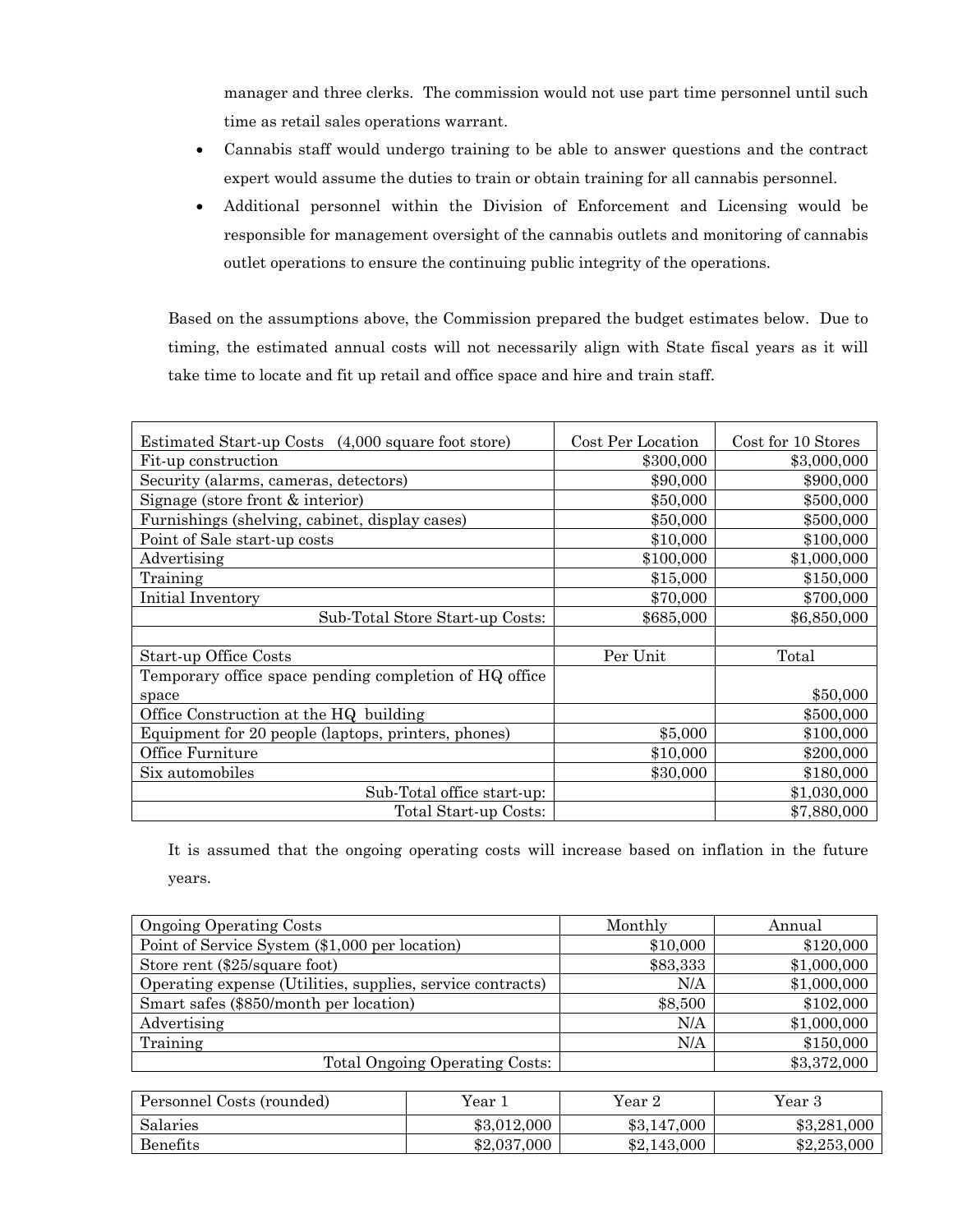| m<br>.<br>osts<br>vю<br>nne.<br>.<br>____ | 000<br>ጡ '<br>ሕ∂<br>٠. | .000<br>290<br>-85. | $\sim$ $\sim$<br>ונה<br>. UUU<br>.De J.<br>. |
|-------------------------------------------|------------------------|---------------------|----------------------------------------------|
|                                           |                        |                     |                                              |

The Department of Safety, Division of State Police indicates the impact to law enforcement in general would increase. The bill would likely result in an increase in impaired drivers, toxicology testing, black market sales and the investigation of crimes related to Cannabis Establishments. The Division assumes an increase in marijuana use would lead to increases in crimes such as robbery, burglary, and theft. These enforcement issues would impact local and state law enforcement and lead to a need for increases in manpower and training.

This bill contains penalties that may have an impact on the New Hampshire judicial and correctional systems. There is no method to determine how many charges, or fewer charges, would be brought as a result of the changes contained in this bill to determine the fiscal impact on expenditures. However, the entities impacted have provided the potential costs associated with these penalties below.

| Judicial Council                                                                                                                                                                                                                                                                                                                                                                                                                                                                                                                                                                                                                                                                                                                                                                                | FY 2022                                            | FY 2023                                         |  |  |
|-------------------------------------------------------------------------------------------------------------------------------------------------------------------------------------------------------------------------------------------------------------------------------------------------------------------------------------------------------------------------------------------------------------------------------------------------------------------------------------------------------------------------------------------------------------------------------------------------------------------------------------------------------------------------------------------------------------------------------------------------------------------------------------------------|----------------------------------------------------|-------------------------------------------------|--|--|
| Public Defender Program                                                                                                                                                                                                                                                                                                                                                                                                                                                                                                                                                                                                                                                                                                                                                                         | Has contract with State to<br>provide services.    | Has contract with State to<br>provide services. |  |  |
| Contract Attorney -<br>Misdemeanor                                                                                                                                                                                                                                                                                                                                                                                                                                                                                                                                                                                                                                                                                                                                                              | \$300/Case                                         | \$300/Case                                      |  |  |
| Assigned Counsel -<br>Misdemeanor                                                                                                                                                                                                                                                                                                                                                                                                                                                                                                                                                                                                                                                                                                                                                               | \$60/Hour up to \$1,400<br>\$60/Hour up to \$1,400 |                                                 |  |  |
| It should be noted that a person needs to be found indigent and have the potential of being incarcerated to<br>be eligible for indigent defense services. Historically, approximately 85% of the indigent defense caseload<br>has been handled by the public defender program, with the remaining cases going to contract attorneys<br>$(14%)$ or assigned counsel $(1%)$ . Beginning in March of 2021, the public defender program has had to close<br>intake to new cases due to excessive caseloads. Due to these closures, the contract and assigned counsel<br>program have had to absorb significantly more cases. The system is experiencing significant delays in<br>appointing counsel and the costs of representation have increased due to travel time and multiple<br>appointments. |                                                    |                                                 |  |  |
| Department of Corrections                                                                                                                                                                                                                                                                                                                                                                                                                                                                                                                                                                                                                                                                                                                                                                       | FY 2022                                            | FY 2023                                         |  |  |
| FY 2021 Average Cost of<br>Incarcerating an Individual                                                                                                                                                                                                                                                                                                                                                                                                                                                                                                                                                                                                                                                                                                                                          | \$54,386                                           | \$54,386                                        |  |  |
| FY 2021 Annual Marginal<br>Cost of a General Population<br>Inmate                                                                                                                                                                                                                                                                                                                                                                                                                                                                                                                                                                                                                                                                                                                               | \$5,715                                            | \$5,715                                         |  |  |
| FY 2021 Average Cost of<br>Supervising an Individual on<br>Parole/Probation                                                                                                                                                                                                                                                                                                                                                                                                                                                                                                                                                                                                                                                                                                                     | \$603                                              | \$603                                           |  |  |
| NH Association of Counties                                                                                                                                                                                                                                                                                                                                                                                                                                                                                                                                                                                                                                                                                                                                                                      | FY 2022                                            | FY 2023                                         |  |  |
| <b>County Prosecution Costs</b>                                                                                                                                                                                                                                                                                                                                                                                                                                                                                                                                                                                                                                                                                                                                                                 | Indeterminable                                     | Indeterminable                                  |  |  |
| <b>Estimated Average Daily Cost</b><br>of Incarcerating an Individual                                                                                                                                                                                                                                                                                                                                                                                                                                                                                                                                                                                                                                                                                                                           | \$105 to \$125                                     | \$105 to \$125                                  |  |  |